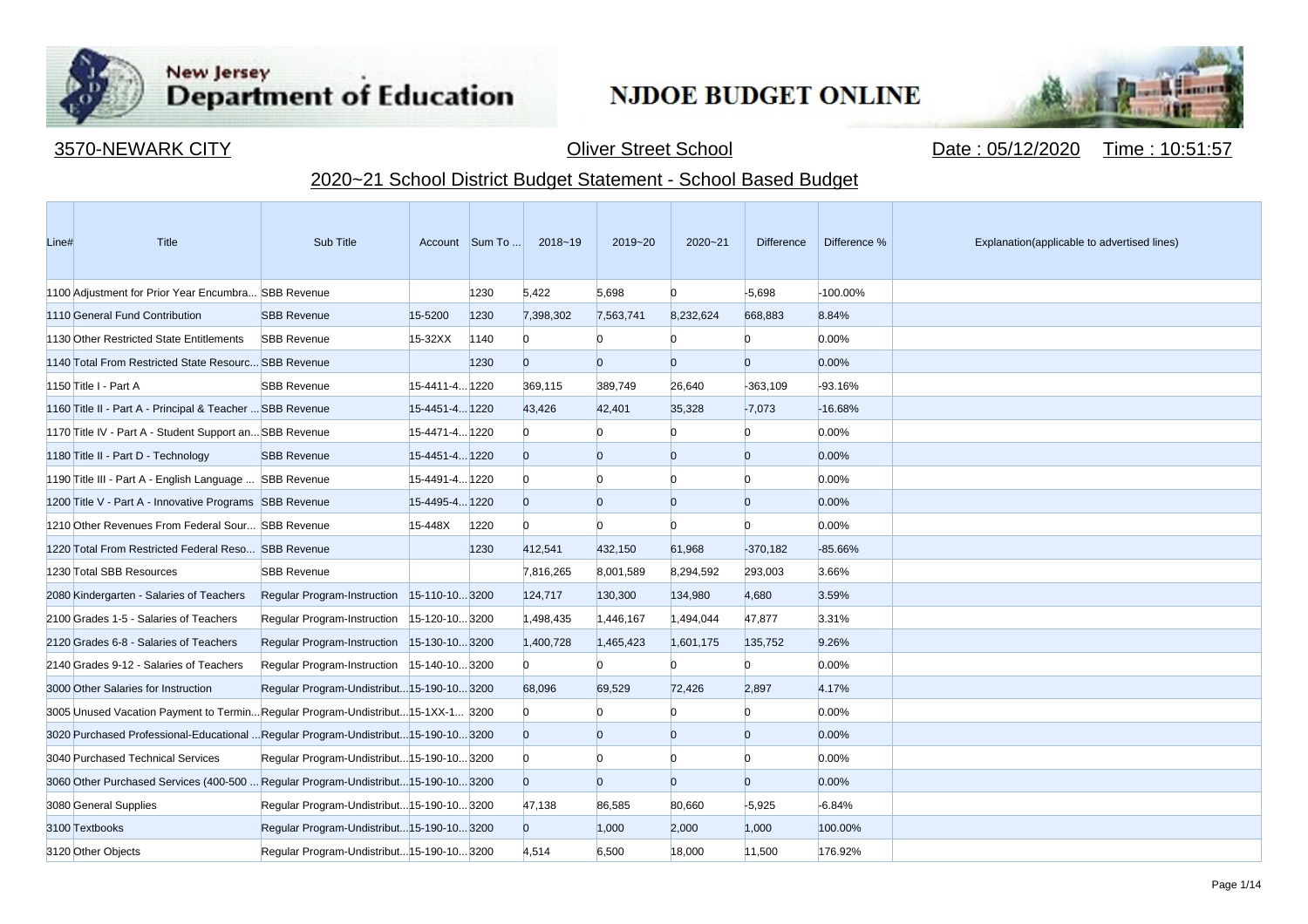| Line# | Title                                                                             | Sub Title                                |                | Account Sum To | 2018~19        | 2019~20        | 2020~21        | Difference     | Difference % | Explanation(applicable to advertised lines) |
|-------|-----------------------------------------------------------------------------------|------------------------------------------|----------------|----------------|----------------|----------------|----------------|----------------|--------------|---------------------------------------------|
|       | 3200 TOTAL REGULAR PROGRAMS - IN Regular Program-Undistribut                      |                                          |                | 72260          | 3,143,628      | 3,205,504      | 3,403,285      | 197,781        | 6.17%        |                                             |
|       | 3500 Salaries of Teachers                                                         | Cognitive-Mild                           | 15-201-10 3660 |                | $\mathbf{0}$   | $\Omega$       | n              | $\overline{0}$ | 0.00%        |                                             |
|       | 3520 Other Salaries for Instruction                                               | Cognitive-Mild                           | 15-201-103660  |                | $\overline{0}$ | $\overline{0}$ | $\overline{0}$ | $\overline{0}$ | 0.00%        |                                             |
|       | 3525 Unused Vacation Payment to Termin Cognitive-Mild                             |                                          | 15-201-103660  |                | $\mathbf{0}$   | $\Omega$       | Ю              | n              | 0.00%        |                                             |
|       | 3540 Purchased Professional-Educational  Cognitive-Mild                           |                                          | 15-201-103660  |                | $\overline{0}$ | $\overline{0}$ | $\overline{0}$ | $\Omega$       | 0.00%        |                                             |
|       | 3560 Purchased Technical Services                                                 | Cognitive-Mild                           | 15-201-103660  |                | $\bf{0}$       | $\Omega$       | $\Omega$       | n              | 0.00%        |                                             |
|       | 3580 Other Purchased Services (400-500  Cognitive-Mild                            |                                          | 15-201-103660  |                | $\overline{0}$ | $\overline{0}$ | $\overline{0}$ | $\Omega$       | 0.00%        |                                             |
|       | 3600 General Supplies                                                             | Cognitive-Mild                           | 15-201-103660  |                | $\Omega$       | $\Omega$       | $\Omega$       | n              | 0.00%        |                                             |
|       | 3620 Textbooks                                                                    | Cognitive-Mild                           | 15-201-10 3660 |                | $\overline{0}$ | $\overline{0}$ | $\overline{0}$ | $\Omega$       | 0.00%        |                                             |
|       | 3640 Other Objects                                                                | Cognitive-Mild                           | 15-201-103660  |                | $\Omega$       | $\overline{0}$ | $\Omega$       | n              | 0.00%        |                                             |
|       | 3660 TOTAL COGNITIVE - MILD                                                       | Cognitive-Mild                           |                | 10300          | $\overline{0}$ | $\overline{0}$ | $\overline{0}$ | $\overline{0}$ | 0.00%        |                                             |
|       | 4000 Salaries of Teachers                                                         | Cognitive-Moderate                       | 15-202-104160  |                | $\bf{0}$       | $\bf{0}$       | $\Omega$       | n              | 0.00%        |                                             |
|       | 4020 Other Salaries for Instruction                                               | Cognitive-Moderate                       | 15-202-104160  |                | $\overline{0}$ | $\overline{0}$ | $\overline{0}$ | $\Omega$       | 0.00%        |                                             |
|       | 4025 Unused Vacation Payment to Termin Cognitive-Moderate                         |                                          | 15-202-104160  |                | $\bf{0}$       | $\Omega$       | $\Omega$       | n              | 0.00%        |                                             |
|       | 4040 Purchased Professional-Educational  Cognitive-Moderate                       |                                          | 15-202-104160  |                | $\overline{0}$ | $\overline{0}$ | $\overline{0}$ | $\Omega$       | 0.00%        |                                             |
|       | 4060 Purchased Technical Services                                                 | Cognitive-Moderate                       | 15-202-104160  |                | $\Omega$       | $\Omega$       | $\Omega$       | n              | 0.00%        |                                             |
|       | 4080 Other Purchased Services (400-500  Cognitive-Moderate                        |                                          | 15-202-104160  |                | $\overline{0}$ | $\overline{0}$ | $\overline{0}$ | $\overline{0}$ | 0.00%        |                                             |
|       | 4100 General Supplies                                                             | Cognitive-Moderate                       | 15-202-104160  |                | $\mathbf{0}$   | $\overline{0}$ | $\Omega$       | n              | 0.00%        |                                             |
|       | 4120 Textbooks                                                                    | Cognitive-Moderate                       | 15-202-104160  |                | $\overline{0}$ | $\overline{0}$ | $\overline{0}$ | $\overline{0}$ | 0.00%        |                                             |
|       | 4140 Other Objects                                                                | Cognitive-Moderate                       | 15-202-104160  |                | $\mathbf{0}$   | $\overline{0}$ | $\Omega$       | n              | 0.00%        |                                             |
|       | 4160 TOTAL COGNITIVE - MODERATE                                                   | Cognitive-Moderate                       |                | 10300          | $\mathbf{0}$   | $\Omega$       | $\Omega$       | $\Omega$       | 0.00%        |                                             |
|       | 4500 Salaries of Teachers                                                         | Learning and Language Dis 15-204-10 4660 |                |                | 53,600         | 56,760         | 1,950          | $-54,810$      | -96.56%      |                                             |
|       | 4520 Other Salaries for Instruction                                               | Learning and Language Dis 15-204-10 4660 |                |                | $\overline{0}$ | $\overline{0}$ | $\overline{0}$ | $\overline{0}$ | 0.00%        |                                             |
|       | 4525 Unused Vacation Payment to Termin Learning and Language Dis 15-204-10 4660   |                                          |                |                | $\Omega$       | $\Omega$       | $\Omega$       | $\Omega$       | 0.00%        |                                             |
|       | 4540 Purchased Professional-Educational  Learning and Language Dis 15-204-10 4660 |                                          |                |                | $\overline{0}$ | $\overline{0}$ | $\overline{0}$ | $\Omega$       | 0.00%        |                                             |
|       | 4560 Purchased Technical Services                                                 | Learning and Language Dis 15-204-10 4660 |                |                | $\mathbf{0}$   |                |                |                | 0.00%        |                                             |
|       | 4580 Other Purchased Services (400-500  Learning and Language Dis 15-204-10 4660  |                                          |                |                | $\Omega$       | $\Omega$       | $\Omega$       |                | 0.00%        |                                             |
|       | 4600 General Supplies                                                             | Learning and Language Dis 15-204-10 4660 |                |                | $\overline{0}$ | $\overline{0}$ | $\overline{0}$ | $\overline{0}$ | 0.00%        |                                             |
|       | 4620 Textbooks                                                                    | Learning and Language Dis 15-204-10 4660 |                |                | $\overline{0}$ | $\overline{0}$ | $\mathbf{0}$   | $\overline{0}$ | 0.00%        |                                             |
|       | 4640 Other Objects                                                                | Learning and Language Dis 15-204-10 4660 |                |                | $\Omega$       | $\overline{0}$ | $\overline{0}$ | $\overline{0}$ | 0.00%        |                                             |
|       | 4660 TOTAL LEARNING AND/OR LANG Learning and Language Dis                         |                                          |                | 10300          | 53,600         | 56,760         | 1,950          | $-54,810$      | -96.56%      |                                             |
|       | 5000 Salaries of Teachers                                                         | Visual Impairments                       | 15-206-10 5160 |                | $\overline{0}$ | $\overline{0}$ | $\Omega$       | $\overline{0}$ | 0.00%        |                                             |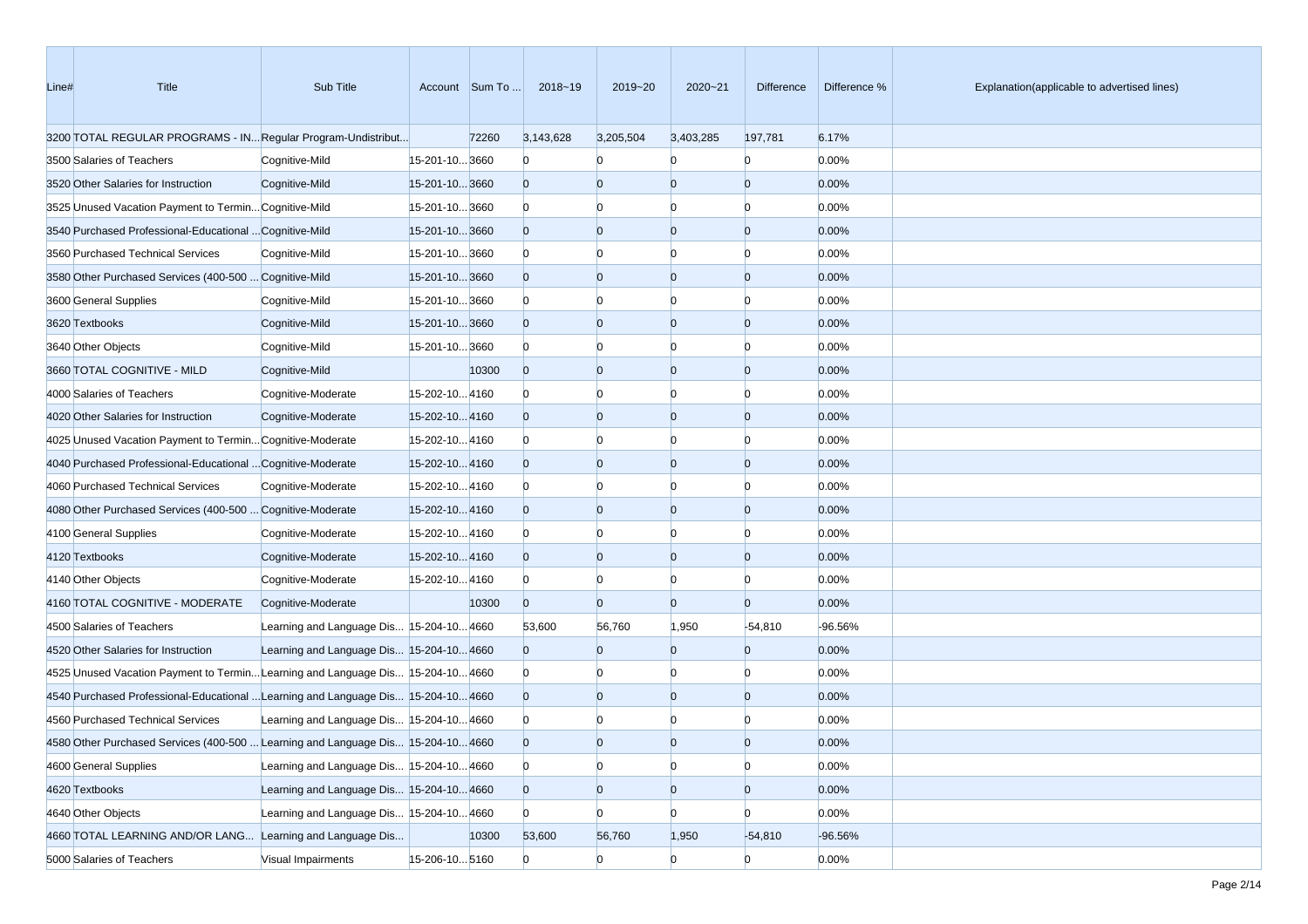| Line# | Title                                                            | Sub Title                      |                      | Account Sum To | 2018~19        | 2019~20        | 2020~21        | Difference     | Difference % | Explanation(applicable to advertised lines) |
|-------|------------------------------------------------------------------|--------------------------------|----------------------|----------------|----------------|----------------|----------------|----------------|--------------|---------------------------------------------|
|       | 5020 Other Salaries for Instruction                              | Visual Impairments             | 15-206-105160        |                | $\overline{0}$ | $\overline{0}$ | $\overline{0}$ | $\overline{0}$ | 0.00%        |                                             |
|       | 5025 Unused Vacation Payment to Termin Visual Impairments        |                                | 15-206-105160        |                | $\mathbf{0}$   | $\Omega$       | $\Omega$       | $\Omega$       | 0.00%        |                                             |
|       | 5040 Purchased Professional-Educational  Visual Impairments      |                                | 15-206-105160        |                | $\overline{0}$ | $\overline{0}$ | $\overline{0}$ | $\overline{0}$ | 0.00%        |                                             |
|       | 5060 Purchased Technical Services                                | <b>Visual Impairments</b>      | 15-206-105160        |                | $\mathbf{0}$   | $\Omega$       | $\Omega$       | n              | 0.00%        |                                             |
|       | 5080 Other Purchased Services (400-500  Visual Impairments       |                                | 15-206-105160        |                | $\overline{0}$ | $\Omega$       | $\overline{0}$ | $\Omega$       | 0.00%        |                                             |
|       | 5100 General Supplies                                            | Visual Impairments             | 15-206-105160        |                | $\mathbf{0}$   | $\Omega$       | $\Omega$       | n              | 0.00%        |                                             |
|       | 5120 Textbooks                                                   | Visual Impairments             | 15-206-10 5160       |                | $\overline{0}$ | $\overline{0}$ | $\overline{0}$ | $\overline{0}$ | 0.00%        |                                             |
|       | 5140 Other Objects                                               | Visual Impairments             | 15-206-105160        |                | $\mathbf{0}$   | $\Omega$       | $\Omega$       | $\Omega$       | 0.00%        |                                             |
|       | 5160 TOTAL VISUAL IMPAIRMENTS                                    | Visual Impairments             |                      | 10300          | $\overline{0}$ | $\Omega$       | $\overline{0}$ | $\Omega$       | 0.00%        |                                             |
|       | 5500 Salaries of Teachers                                        | <b>Auditory Impairments</b>    | 15-207-105660        |                | $\mathbf{0}$   | $\Omega$       | $\Omega$       | O              | 0.00%        |                                             |
|       | 5520 Other Salaries for Instruction                              | <b>Auditory Impairments</b>    | 15-207-105660        |                | $\overline{0}$ | $\Omega$       | $\overline{0}$ | $\Omega$       | 0.00%        |                                             |
|       | 5525 Unused Vacation Payment to Termin Auditory Impairments      |                                | 15-207-10 5660       |                | $\mathbf{0}$   | $\Omega$       | $\Omega$       | n              | 0.00%        |                                             |
|       | 5540 Purchased Professional-Educational  Auditory Impairments    |                                | 15-207-105660        |                | $\overline{0}$ | $\Omega$       | $\overline{0}$ | $\overline{0}$ | 0.00%        |                                             |
|       | 5560 Purchased Technical Services                                | <b>Auditory Impairments</b>    | 15-207-105660        |                | $\mathbf{0}$   | $\Omega$       | $\Omega$       | $\Omega$       | 0.00%        |                                             |
|       | 5580 Other Purchased Services (400-500  Auditory Impairments     |                                | 15-207-105660        |                | $\overline{0}$ | $\Omega$       | $\overline{0}$ | $\Omega$       | 0.00%        |                                             |
|       | 5600 General Supplies                                            | <b>Auditory Impairments</b>    | 15-207-105660        |                | $\mathbf{0}$   | $\Omega$       | $\Omega$       | n              | 0.00%        |                                             |
|       | 5620 Textbooks                                                   | <b>Auditory Impairments</b>    | 15-207-105660        |                | $\overline{0}$ | $\Omega$       | $\overline{0}$ | $\Omega$       | 0.00%        |                                             |
|       | 5640 Other Objects                                               | <b>Auditory Impairments</b>    | 15-207-105660        |                | $\mathbf{0}$   | $\Omega$       | $\Omega$       | n              | 0.00%        |                                             |
|       | 5660 TOTAL AUDITORY IMPAIRMENTS                                  | <b>Auditory Impairments</b>    |                      | 10300          | $\overline{0}$ | $\Omega$       | $\Omega$       | $\overline{0}$ | 0.00%        |                                             |
|       | 6000 Salaries of Teachers                                        | <b>Behavioral Disabilities</b> | 15-209-10 6160       |                | 107,800        | 114,135        | 3,900          | $-110,235$     | $-96.58%$    |                                             |
|       | 6020 Other Salaries for Instruction                              | <b>Behavioral Disabilities</b> | 15-209-10 6160       |                | $\overline{0}$ | $\Omega$       | $\Omega$       | $\overline{0}$ | 0.00%        |                                             |
|       | 6025 Unused Vacation Payment to Termin Behavioral Disabilities   |                                | 15-209-10 6160       |                | $\mathbf{0}$   | $\Omega$       | $\Omega$       | n              | 0.00%        |                                             |
|       | 6040 Purchased Professional-Educational  Behavioral Disabilities |                                | $15 - 209 - 10 6160$ |                | $\overline{0}$ | $\Omega$       | $\overline{0}$ | $\Omega$       | 0.00%        |                                             |
|       | 6060 Purchased Technical Services                                | <b>Behavioral Disabilities</b> | 15-209-10 6160       |                | $\mathbf{0}$   | $\Omega$       | $\Omega$       | n              | 0.00%        |                                             |
|       | 6080 Other Purchased Services (400-500  Behavioral Disabilities  |                                | 15-209-10 6160       |                | $\overline{0}$ | $\Omega$       | $\overline{0}$ | $\Omega$       | 0.00%        |                                             |
|       | 6100 General Supplies                                            | <b>Behavioral Disabilities</b> | 15-209-10 6160       |                | $\mathbf{0}$   |                |                |                | 0.00%        |                                             |
|       | 6120 Textbooks                                                   | <b>Behavioral Disabilities</b> | 15-209-10 6160       |                | $\Omega$       | $\Omega$       | $\Omega$       | n              | 0.00%        |                                             |
|       | 6140 Other Objects                                               | <b>Behavioral Disabilities</b> | 15-209-10 6160       |                | $\overline{0}$ | $\overline{0}$ | $\overline{0}$ | $\overline{0}$ | 0.00%        |                                             |
|       | 6160 TOTAL BEHAVIORAL DISABILITIES Behavioral Disabilities       |                                |                      | 10300          | 107,800        | 114,135        | 3,900          | $-110,235$     | -96.58%      |                                             |
|       | 6500 Salaries of Teachers                                        | <b>Multiple Disabilities</b>   | 15-212-10 6660       |                | $\bf{0}$       | $\mathbf{0}$   | $\overline{0}$ | $\overline{0}$ | 0.00%        |                                             |
|       | 6520 Other Salaries for Instruction                              | <b>Multiple Disabilities</b>   | 15-212-106660        |                | $\overline{0}$ | $\mathbf{0}$   | $\overline{0}$ | $\overline{0}$ | 0.00%        |                                             |
|       | 6525 Unused Vacation Payment to Termin Multiple Disabilities     |                                | 15-212-10 6660       |                | $\overline{0}$ | $\overline{0}$ | $\Omega$       | $\overline{0}$ | 0.00%        |                                             |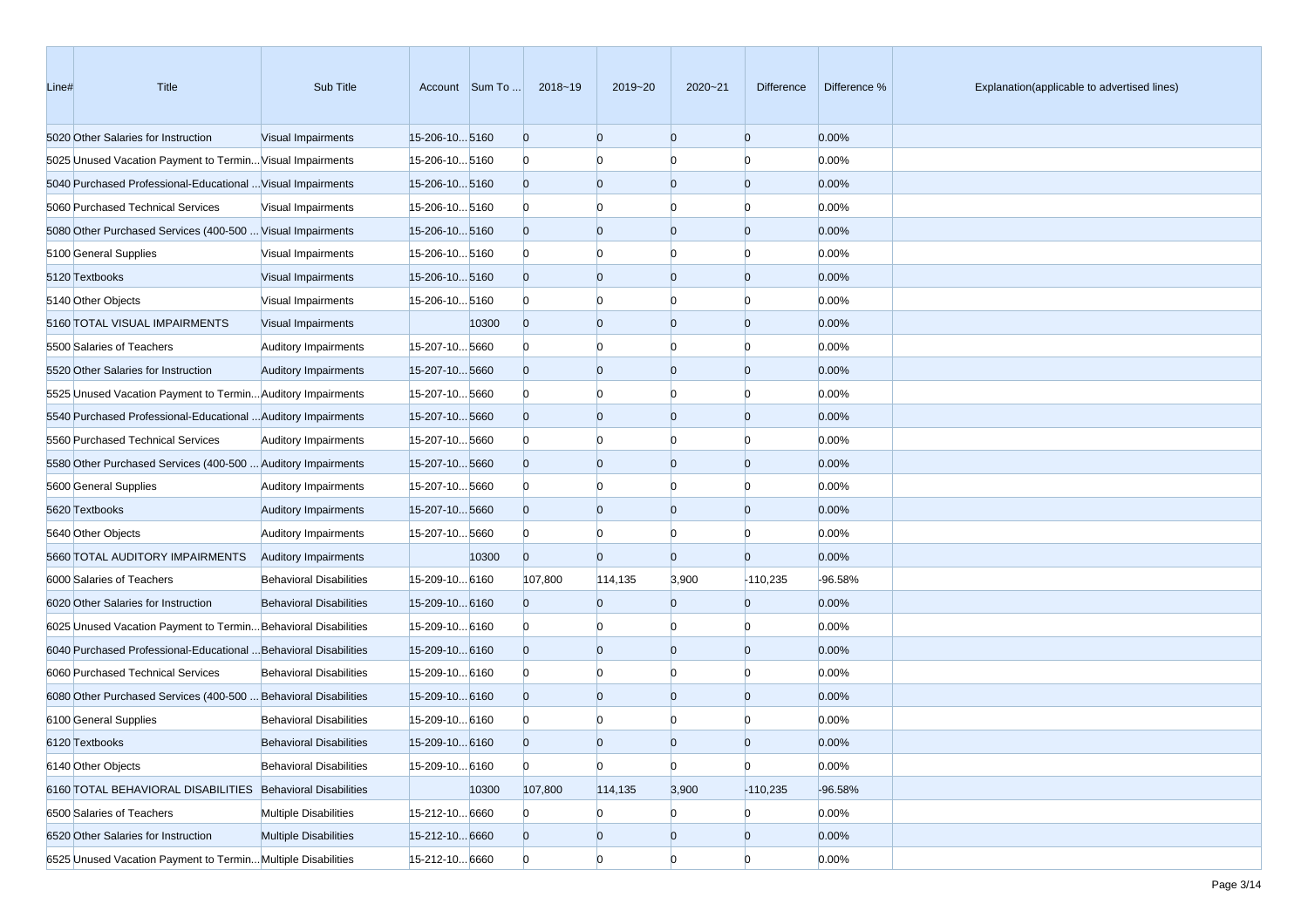| Line# | Title                                                                                 | Sub Title                                     |                | Account Sum To | 2018~19        | 2019~20        | 2020~21        | Difference     | Difference % | Explanation(applicable to advertised lines) |
|-------|---------------------------------------------------------------------------------------|-----------------------------------------------|----------------|----------------|----------------|----------------|----------------|----------------|--------------|---------------------------------------------|
|       | 6540 Purchased Professional-Educational  Multiple Disabilities                        |                                               | 15-212-10 6660 |                | $\overline{0}$ | $\overline{0}$ | $\overline{0}$ | $\overline{0}$ | 0.00%        |                                             |
|       | 6560 Purchased Technical Services                                                     | <b>Multiple Disabilities</b>                  | 15-212-10 6660 |                | $\bf{0}$       | $\Omega$       | $\Omega$       | $\Omega$       | 0.00%        |                                             |
|       | 6580 Other Purchased Services (400-500  Multiple Disabilities                         |                                               | 15-212-10 6660 |                | $\overline{0}$ | $\overline{0}$ | $\overline{0}$ | $\overline{0}$ | 0.00%        |                                             |
|       | 6600 General Supplies                                                                 | <b>Multiple Disabilities</b>                  | 15-212-10 6660 |                | $\Omega$       | $\Omega$       | $\Omega$       | $\Omega$       | 0.00%        |                                             |
|       | 6620 Textbooks                                                                        | <b>Multiple Disabilities</b>                  | 15-212-10 6660 |                | $\overline{0}$ | $\overline{0}$ | $\overline{0}$ | $\Omega$       | 0.00%        |                                             |
|       | 6640 Other Objects                                                                    | <b>Multiple Disabilities</b>                  | 15-212-10 6660 |                | $\Omega$       | $\Omega$       | $\Omega$       | n              | 0.00%        |                                             |
|       | 6660 TOTAL MULTIPLE DISABILITIES                                                      | <b>Multiple Disabilities</b>                  |                | 10300          | $\overline{0}$ | $\Omega$       | $\Omega$       | $\overline{0}$ | 0.00%        |                                             |
|       | 7000 Salaries of Teachers                                                             | Resource Room/Resource   15-213-10 7160       |                |                | 388,822        | 390,127        | 587,553        | 197,426        | 50.61%       |                                             |
|       | 7020 Other Salaries for Instruction                                                   | Resource Room/Resource   15-213-10 7160       |                |                | $\overline{0}$ | $\overline{0}$ | $\Omega$       | $\overline{0}$ | 0.00%        |                                             |
|       | 7025 Unused Vacation Payment to TerminResource Room/Resource  15-213-107160           |                                               |                |                | $\bf{0}$       | $\Omega$       | $\Omega$       | $\Omega$       | 0.00%        |                                             |
|       | 7040 Purchased Professional-Educational  Resource Room/Resource  15-213-10 7160       |                                               |                |                | $\overline{0}$ | $\overline{0}$ | $\overline{0}$ | $\overline{0}$ | 0.00%        |                                             |
|       | 7060 Purchased Technical Services                                                     | Resource Room/Resource   15-213-10 7160       |                |                | $\Omega$       | $\Omega$       | $\Omega$       | n              | 0.00%        |                                             |
|       | 7080 Other Purchased Services (400-500  Resource Room/Resource  15-213-10 7160        |                                               |                |                | $\overline{0}$ | $\overline{0}$ | $\overline{0}$ | $\Omega$       | 0.00%        |                                             |
|       | 7100 General Supplies                                                                 | Resource Room/Resource   15-213-10 7160       |                |                | $\Omega$       | $\Omega$       | $\Omega$       | n              | 0.00%        |                                             |
|       | 7120 Textbooks                                                                        | Resource Room/Resource   15-213-10 7160       |                |                | $\overline{0}$ | $\overline{0}$ | $\Omega$       | $\Omega$       | 0.00%        |                                             |
|       | 7140 Other Objects                                                                    | Resource Room/Resource   15-213-10 7160       |                |                | $\Omega$       | $\Omega$       | n              | $\Omega$       | 0.00%        |                                             |
|       | 7160 TOTAL RESOURCE ROOM/RESOU Resource Room/Resource                                 |                                               |                | 10300          | 388,822        | 390,127        | 587,553        | 197,426        | 50.61%       |                                             |
|       | 7500 Salaries of Teachers                                                             | Autism                                        | 15-214-107660  |                | $\mathbf{0}$   | $\Omega$       | $\Omega$       | $\Omega$       | 0.00%        |                                             |
|       | 7520 Other Salaries for Instruction                                                   | Autism                                        | 15-214-107660  |                | $\mathbf{0}$   | $\overline{0}$ | $\overline{0}$ | $\overline{0}$ | 0.00%        |                                             |
|       | 7525 Unused Vacation Payment to Termin Autism                                         |                                               | 15-214-107660  |                | $\Omega$       | $\Omega$       | $\Omega$       | n              | 0.00%        |                                             |
|       | 7540 Purchased Professional-Educational  Autism                                       |                                               | 15-214-107660  |                | $\overline{0}$ | $\overline{0}$ | $\overline{0}$ | $\Omega$       | 0.00%        |                                             |
|       | 7560 Purchased Technical Services                                                     | Autism                                        | 15-214-107660  |                | $\Omega$       | $\Omega$       | $\Omega$       | n              | 0.00%        |                                             |
|       | 7580 Other Purchased Services (400-500  Autism                                        |                                               | 15-214-107660  |                | $\overline{0}$ | $\overline{0}$ | $\Omega$       | $\Omega$       | 0.00%        |                                             |
|       | 7600 General Supplies                                                                 | Autism                                        | 15-214-107660  |                | $\Omega$       | $\Omega$       | $\Omega$       | n              | 0.00%        |                                             |
|       | 7620 Textbooks                                                                        | Autism                                        | 15-214-107660  |                | $\overline{0}$ | $\overline{0}$ | $\overline{0}$ | $\Omega$       | 0.00%        |                                             |
|       | 7640 Other Objects                                                                    | Autism                                        | 15-214-107660  |                | $\Omega$       |                |                |                | 0.00%        |                                             |
|       | 7660 TOTAL AUTISM                                                                     | Autism                                        |                | 10300          | $\Omega$       | $\Omega$       | $\Omega$       |                | 0.00%        |                                             |
|       | 8000 Salaries of Teachers                                                             | Preschool Disabilities Part Ti 15-215-10 8140 |                |                | $\mathbf{0}$   | $\overline{0}$ | $\overline{0}$ | $\overline{0}$ | 0.00%        |                                             |
|       | 8020 Other Salaries for Instruction                                                   | Preschool Disabilities Part Ti 15-215-10 8140 |                |                | $\mathbf{0}$   | $\overline{0}$ | $\mathbf{0}$   | $\overline{0}$ | 0.00%        |                                             |
|       | 8025 Unused Vacation Payment to Termin Preschool Disabilities Part Ti 15-215-10 8140  |                                               |                |                | $\mathbf{0}$   | $\bf{0}$       | $\bf{0}$       | n              | 0.00%        |                                             |
|       | 8040 Purchased Professional-Educational  Preschool Disabilities Part Ti15-215-10 8140 |                                               |                |                | $\mathbf{0}$   | $\mathbf{0}$   | $\mathbf{0}$   | $\overline{0}$ | 0.00%        |                                             |
|       | 8060 Purchased Technical Services                                                     | Preschool Disabilities Part Ti 15-215-10 8140 |                |                | $\mathbf{0}$   | $\overline{0}$ | $\Omega$       | $\Omega$       | 0.00%        |                                             |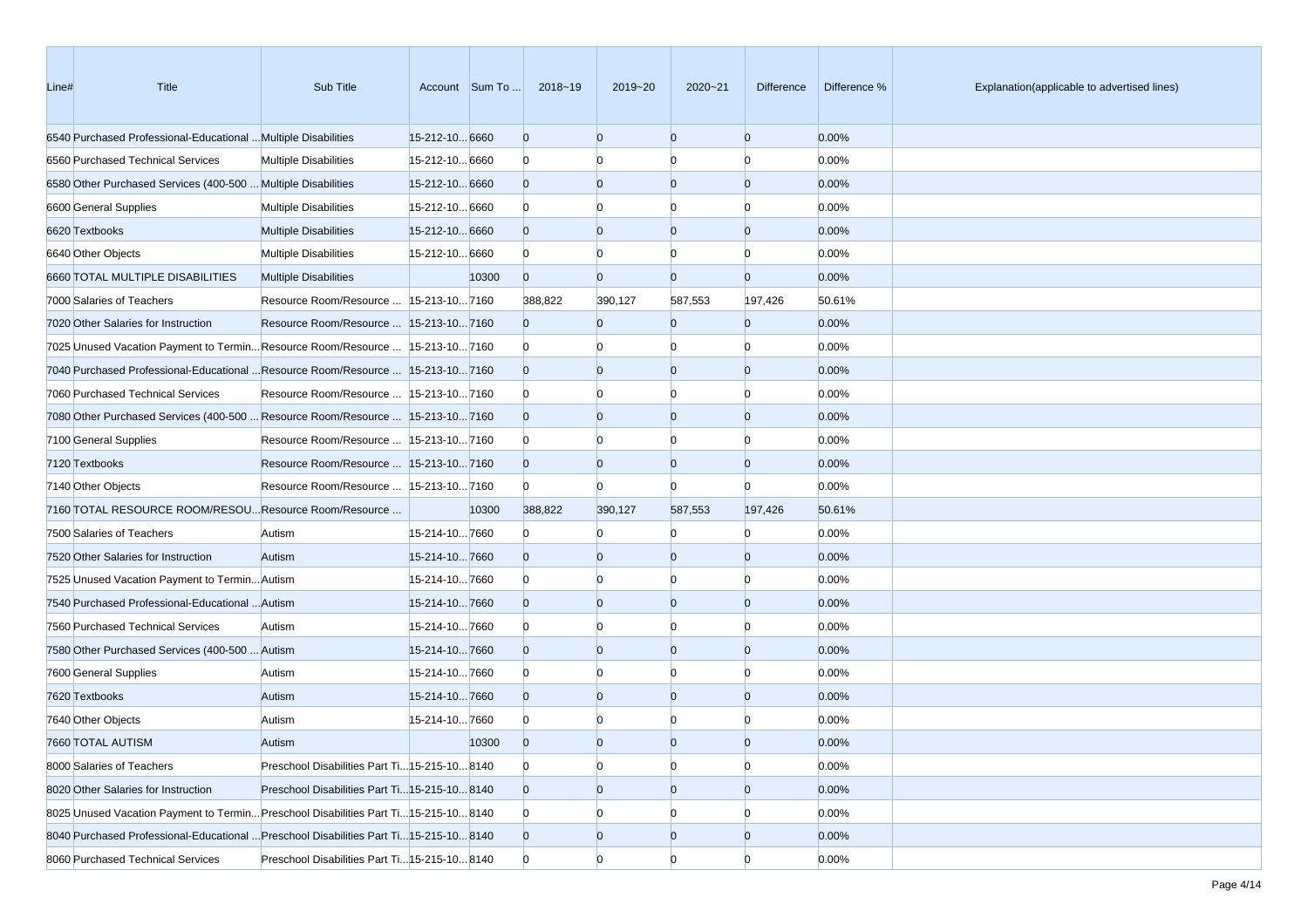| Line# | Title                                                                                  | Sub Title                                     |                 | Account Sum To | 2018~19        | 2019~20        | 2020~21        | Difference     | Difference % | Explanation(applicable to advertised lines) |
|-------|----------------------------------------------------------------------------------------|-----------------------------------------------|-----------------|----------------|----------------|----------------|----------------|----------------|--------------|---------------------------------------------|
|       | 8080 Other Purchased Services (400-500  Preschool Disabilities Part Ti15-215-10 8140   |                                               |                 |                | $\mathbf{0}$   | $\overline{0}$ | $\overline{0}$ | $\overline{0}$ | 0.00%        |                                             |
|       | 8100 General Supplies                                                                  | Preschool Disabilities Part Ti 15-215-10 8140 |                 |                | $\mathbf{0}$   | n              |                | n              | 0.00%        |                                             |
|       | 8120 Other Objects                                                                     | Preschool Disabilities Part Ti 15-215-10 8140 |                 |                | $\overline{0}$ | $\overline{0}$ | $\overline{0}$ | $\mathbf{0}$   | 0.00%        |                                             |
|       | 8140 TOTAL PRESCHOOL DISABILITIES Preschool Disabilities Part Ti                       |                                               |                 | 10300          | $\mathbf{0}$   | $\Omega$       | n              | n              | 0.00%        |                                             |
|       | 8500 Salaries of Teachers                                                              | Preschool Disabilities Full Ti 15-216-10 8640 |                 |                | $\mathbf{0}$   | $\overline{0}$ | $\overline{0}$ | $\mathbf{0}$   | 0.00%        |                                             |
|       | 8520 Other Salaries for Instruction                                                    | Preschool Disabilities Full Ti 15-216-10 8640 |                 |                | $\mathbf{0}$   | $\Omega$       | $\Omega$       | $\Omega$       | 0.00%        |                                             |
|       | 8525 Unused Vacation Payment to Termin Preschool Disabilities Full Ti 15-216-10 8640   |                                               |                 |                | $\overline{0}$ | $\overline{0}$ | $\overline{0}$ | $\mathbf{0}$   | 0.00%        |                                             |
|       | 8640 Purchased Professional-Educational  Preschool Disabilities Full Ti 15-216-10 8640 |                                               |                 |                | $\bf{0}$       | n              | n              | n              | 0.00%        |                                             |
|       | 8560 Purchased Technical Services                                                      | Preschool Disabilities Full Ti 15-216-10 8640 |                 |                | $\overline{0}$ | $\overline{0}$ | $\overline{0}$ | $\mathbf{0}$   | 0.00%        |                                             |
|       | 8680 Other Purchased Services (400-500  Preschool Disabilities Full Ti 15-216-10 8640  |                                               |                 |                | $\mathbf{0}$   | n              |                | n              | 0.00%        |                                             |
|       | 8600 General Supplies                                                                  | Preschool Disabilities Full Ti 15-216-10 8640 |                 |                | $\overline{0}$ | $\overline{0}$ | $\overline{0}$ | $\mathbf{0}$   | 0.00%        |                                             |
|       | 8620 Other Objects                                                                     | Preschool Disabilities Full Ti 15-216-10 8640 |                 |                | $\bf{0}$       | $\Omega$       | n              | n              | 0.00%        |                                             |
|       | 8640 TOTAL PRESCHOOL DISABILITIES Preschool Disabilities Full Ti                       |                                               |                 | 10300          | $\mathbf{0}$   | $\overline{0}$ | $\overline{0}$ | $\mathbf{0}$   | 0.00%        |                                             |
|       | 10 Salaries of Teachers                                                                | Cognitive - Severe                            | 15-222-10 10150 |                | $\bf{0}$       | $\Omega$       | $\Omega$       | n              | 0.00%        |                                             |
|       | 10 Other Salaries for Instruction                                                      | Cognitive - Severe                            | 15-222-1010150  |                | $\overline{0}$ | $\overline{0}$ | $\overline{0}$ | $\mathbf{0}$   | 0.00%        |                                             |
|       | 10 Unused Vacation Payment to Termin Cognitive - Severe                                |                                               | 15-222-10 10150 |                | $\bf{0}$       | n              | n              | n              | 0.00%        |                                             |
|       | 10 Purchased Professional-Educational  Cognitive - Severe                              |                                               | 15-222-10 10150 |                | $\overline{0}$ | $\overline{0}$ | $\overline{0}$ | $\mathbf{0}$   | 0.00%        |                                             |
|       | 10 Purchased Technical Services                                                        | Cognitive - Severe                            | 15-222-10 10150 |                | $\bf{0}$       | n              |                | n              | 0.00%        |                                             |
|       | 10 Other Purchased Services (400-500  Cognitive - Severe                               |                                               | 15-222-10 10150 |                | $\overline{0}$ | $\overline{0}$ | $\overline{0}$ | $\mathbf{0}$   | 0.00%        |                                             |
|       | 10 General Supplies                                                                    | Cognitive - Severe                            | 15-222-10 10150 |                | $\bf{0}$       | $\Omega$       | n              | $\Omega$       | 0.00%        |                                             |
|       | 10 Textbooks                                                                           | Cognitive - Severe                            | 15-222-10 10150 |                | $\overline{0}$ | $\overline{0}$ | $\overline{0}$ | $\mathbf{0}$   | 0.00%        |                                             |
|       | 10 Other Objects                                                                       | Cognitive - Severe                            | 15-222-10 10150 |                | $\bf{0}$       | $\Omega$       | n              | $\Omega$       | 0.00%        |                                             |
|       | 10 TOTAL COGNITIVE - SEVERE                                                            | <b>Cognitive Severe</b>                       |                 | 10300          | $\overline{0}$ | $\overline{0}$ | $\Omega$       | $\mathbf{0}$   | 0.00%        |                                             |
|       | 10 TOTAL SPECIAL EDUCATION - IN                                                        |                                               |                 | 72260          | 550,222        | 561,022        | 593,403        | 32,381         | 5.77%        |                                             |
|       | 11 Salaries of Teachers                                                                | <b>Basic Skills/Remedial</b>                  | 15-230-10 11160 |                | $\Omega$       | $\mathbf{0}$   | $\Omega$       | $\overline{0}$ | 0.00%        |                                             |
|       | 11 Other Salaries for Instruction                                                      | <b>Basic Skills/Remedial</b>                  | 15-230-10 11160 |                | $\bf{0}$       | n              |                | n              | 0.00%        |                                             |
|       | 11 Unused Vacation Payment to Termin Basic Skills/Remedial                             |                                               | 15-230-10 11160 |                | $\Omega$       | $\Omega$       | $\Omega$       | $\Omega$       | 0.00%        |                                             |
|       | 11 Purchased Professional-Educational  Basic Skills/Remedial                           |                                               | 15-230-10 11160 |                | $\overline{0}$ | $\overline{0}$ | $\overline{0}$ | $\overline{0}$ | 0.00%        |                                             |
|       | 11 Purchased Technical Services                                                        | <b>Basic Skills/Remedial</b>                  | 15-230-10 11160 |                | $\overline{0}$ | $\mathbf{0}$   | $\overline{0}$ | $\overline{0}$ | 0.00%        |                                             |
|       | 11 Other Purchased Services (400-500  Basic Skills/Remedial                            |                                               | 15-230-10 11160 |                | $\mathbf{0}$   | $\overline{0}$ |                | $\Omega$       | 0.00%        |                                             |
|       | 11 General Supplies                                                                    | <b>Basic Skills/Remedial</b>                  | 15-230-10 11160 |                | $\overline{0}$ | $\mathbf{0}$   | $\mathbf{0}$   | $\overline{0}$ | 0.00%        |                                             |
|       | 11 Textbooks                                                                           | Basic Skills/Remedial                         | 15-230-10 11160 |                | $\overline{0}$ | $\overline{0}$ | $\Omega$       | $\Omega$       | 0.00%        |                                             |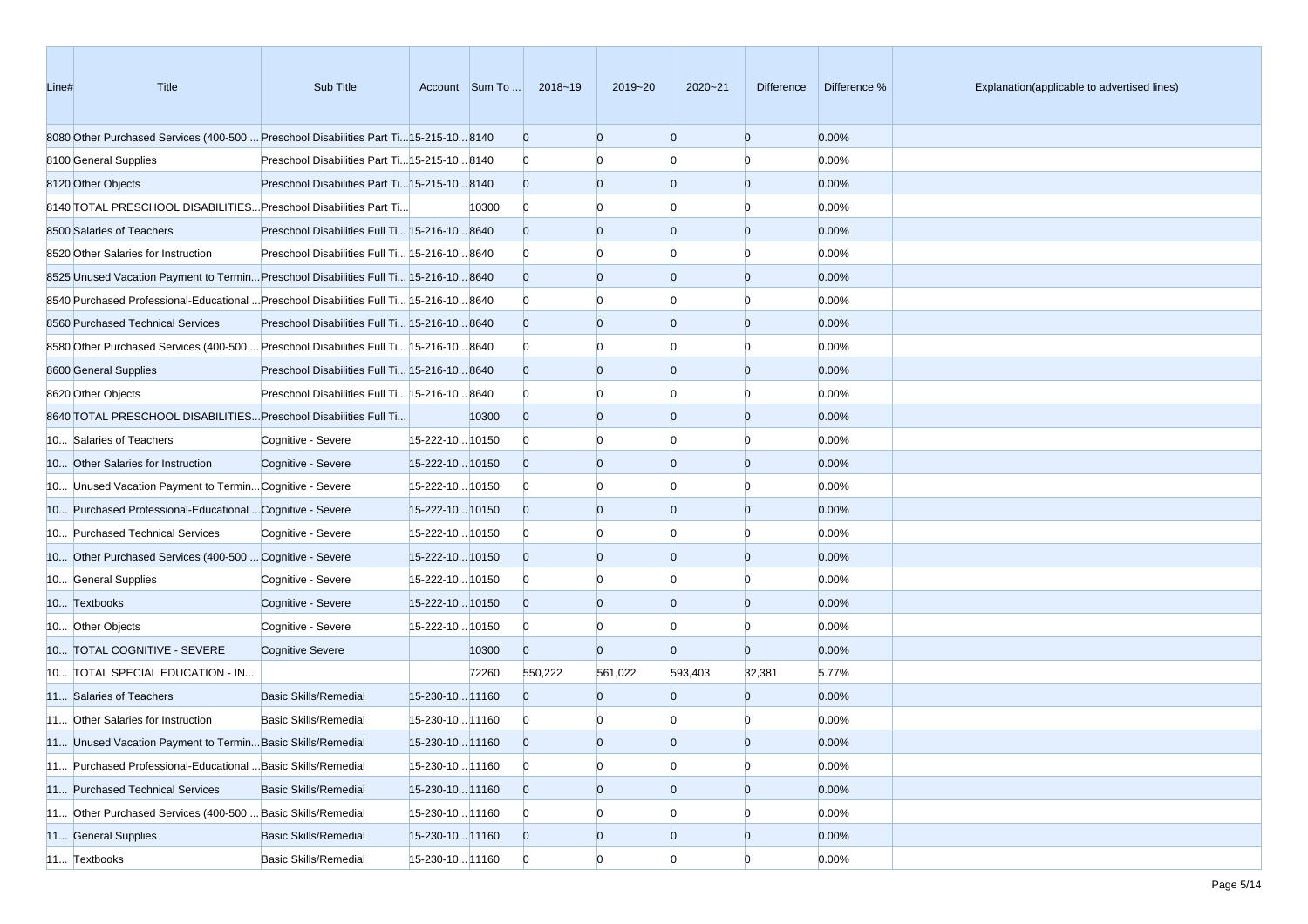| Line# | Title                                                                             | Sub Title                                  |                 | Account Sum To | 2018~19        | 2019~20        | 2020~21        | Difference     | Difference % | Explanation(applicable to advertised lines) |
|-------|-----------------------------------------------------------------------------------|--------------------------------------------|-----------------|----------------|----------------|----------------|----------------|----------------|--------------|---------------------------------------------|
|       | 11 Other Objects                                                                  | <b>Basic Skills/Remedial</b>               | 15-230-10 11160 |                | $\overline{0}$ | $\Omega$       | $\overline{0}$ | $\overline{0}$ | 0.00%        |                                             |
|       | 11 TOTAL BASIC SKILLS/REMEDIAL - Basic Skills/Remedial                            |                                            |                 | 72260          | $\overline{0}$ | $\Omega$       | $\Omega$       | $\Omega$       | 0.00%        |                                             |
|       | 12 Salaries of Teachers                                                           | <b>Bilingual Education</b>                 | 15-240-10 12160 |                | 1,091,477      | 1,198,480      | 1,439,745      | 241,265        | 20.13%       |                                             |
|       | 12 Other Salaries for Instruction                                                 | <b>Bilingual Education</b>                 | 15-240-10 12160 |                | 83,876         | 69,364         | 65,516         | $-3,848$       | $-5.55%$     |                                             |
|       | 12 Unused Vacation Payment to Termin Bilingual Education                          |                                            | 15-240-10 12160 |                | $\overline{0}$ | $\Omega$       | $\Omega$       | $\overline{0}$ | 0.00%        |                                             |
|       | 12 Purchased Professional-Educational  Bilingual Education                        |                                            | 15-240-10 12160 |                | $\overline{0}$ | $\Omega$       | $\Omega$       | $\Omega$       | 0.00%        |                                             |
|       | 12 Purchased Technical Services                                                   | <b>Bilingual Education</b>                 | 15-240-10 12160 |                | $\overline{0}$ | $\overline{0}$ | $\overline{0}$ | $\overline{0}$ | 0.00%        |                                             |
|       | 12 Other Purchased Services (400-500  Bilingual Education                         |                                            | 15-240-10 12160 |                | $\overline{0}$ |                | $\Omega$       | $\Omega$       | 0.00%        |                                             |
|       | 12 General Supplies                                                               | <b>Bilingual Education</b>                 | 15-240-10 12160 |                | $\overline{0}$ | $\Omega$       | $\overline{0}$ | $\overline{0}$ | 0.00%        |                                             |
|       | 12 Textbooks                                                                      | <b>Bilingual Education</b>                 | 15-240-10 12160 |                | $\overline{0}$ |                |                | $\Omega$       | 0.00%        |                                             |
|       | 12 Other Objects                                                                  | <b>Bilingual Education</b>                 | 15-240-10 12160 |                | $\overline{0}$ | $\Omega$       | $\overline{0}$ | $\overline{0}$ | 0.00%        |                                             |
|       | 12 TOTAL BILINGUAL EDUCATION - I Bilingual Education                              |                                            |                 | 72260          | 1,175,353      | 1,267,844      | 1,505,261      | 237,417        | 18.73%       |                                             |
|       | 13 Salaries of Teachers                                                           | Vocational Programs-Local I 15-3XX-1 13160 |                 |                | $\overline{0}$ | $\Omega$       | $\overline{0}$ | $\overline{0}$ | 0.00%        |                                             |
|       | 13 Other Salaries for Instruction                                                 | Vocational Programs-Local I 15-3XX-1 13160 |                 |                | $\overline{0}$ |                | $\Omega$       | $\Omega$       | 0.00%        |                                             |
|       | 13 Unused Vacation Payment to TerminVocational Programs-Local I 15-3XX-1 13160    |                                            |                 |                | $\overline{0}$ | $\Omega$       | $\overline{0}$ | $\overline{0}$ | 0.00%        |                                             |
|       | 13 Purchased Professional-Educational  Vocational Programs-Local I 15-3XX-1 13160 |                                            |                 |                | $\overline{0}$ |                |                | n              | 0.00%        |                                             |
|       | 13 Purchased Technical Services                                                   | Vocational Programs-Local I 15-3XX-1 13160 |                 |                | $\overline{0}$ | $\Omega$       | $\overline{0}$ | $\overline{0}$ | 0.00%        |                                             |
|       | 13 Other Purchased Services (400-500  Vocational Programs-Local I 15-3XX-1 13160  |                                            |                 |                | $\overline{0}$ |                | $\Omega$       | $\Omega$       | 0.00%        |                                             |
|       | 13 General Supplies                                                               | Vocational Programs-Local I 15-3XX-1 13160 |                 |                | $\overline{0}$ | $\Omega$       | $\overline{0}$ | $\overline{0}$ | 0.00%        |                                             |
|       | 13 Textbooks                                                                      | Vocational Programs-Local I 15-3XX-1 13160 |                 |                | $\overline{0}$ |                | $\Omega$       | $\Omega$       | 0.00%        |                                             |
|       | 13 Other Objects                                                                  | Vocational Programs-Local I 15-3XX-1 13160 |                 |                | $\overline{0}$ | $\Omega$       | $\overline{0}$ | $\overline{0}$ | 0.00%        |                                             |
|       | 13 TOTAL VOCATIONAL PROGRAMS  Vocational Programs-Local I 15-3XX-1 72260          |                                            |                 |                | $\overline{0}$ | $\Omega$       | $\Omega$       | n              | 0.00%        |                                             |
|       | 17 Salaries                                                                       | SCHOOL-SPON. CO/EXTR 15-401-10 17100       |                 |                | 30,333         | 31,147         | 34,700         | 3,553          | 11.41%       |                                             |
|       | 17 Unused Vacation Payment to TerminSCHOOL-SPON. CO/EXTR 15-401-10 17100          |                                            |                 |                | $\overline{0}$ |                | $\Omega$       | $\Omega$       | 0.00%        |                                             |
|       | 17 Purchased Services (300-500 series) SCHOOL-SPON. CO/EXTR 15-401-10 17100       |                                            |                 |                | $\overline{0}$ | $\Omega$       | $\overline{0}$ | $\overline{0}$ | 0.00%        |                                             |
|       | 17 Supplies and Materials                                                         | SCHOOL-SPON. CO/EXTR 15-401-10 17100       |                 |                | $\overline{0}$ |                |                |                | 0.00%        |                                             |
|       | 17 Other Objects                                                                  | SCHOOL-SPON. CO/EXTR 15-401-10 17100       |                 |                | $\Omega$       | $\Omega$       | $\Omega$       | $\Omega$       | 0.00%        |                                             |
|       | 17 TOTAL SCHOOL-SPON. CO/EXTR SCHOOL-SPON. CO/EXTR 15-401-1072260                 |                                            |                 |                | 30,333         | 31,147         | 34,700         | 3,553          | 11.41%       |                                             |
|       | 17 Salaries                                                                       | SCHOOL-SPONSORED AT 15-402-10 17600        |                 |                | $\overline{0}$ | 9,536          | 21,300         | 11,764         | 123.36%      |                                             |
|       | 17 Unused Vacation Payment to TerminSCHOOL-SPONSORED AT 15-402-10 17600           |                                            |                 |                | $\overline{0}$ | $\Omega$       | $\overline{0}$ | $\bf{0}$       | 0.00%        |                                             |
|       | 17 Purchased Services (300-500 series) SCHOOL-SPONSORED AT 15-402-10 17600        |                                            |                 |                | $\overline{0}$ | $\mathbf{0}$   | $\overline{0}$ | $\overline{0}$ | 0.00%        |                                             |
|       | 17 Supplies and Materials                                                         | SCHOOL-SPONSORED AT 15-402-10 17600        |                 |                | $\overline{0}$ | $\overline{0}$ | 12,000         | 12,000         | 100.00%      |                                             |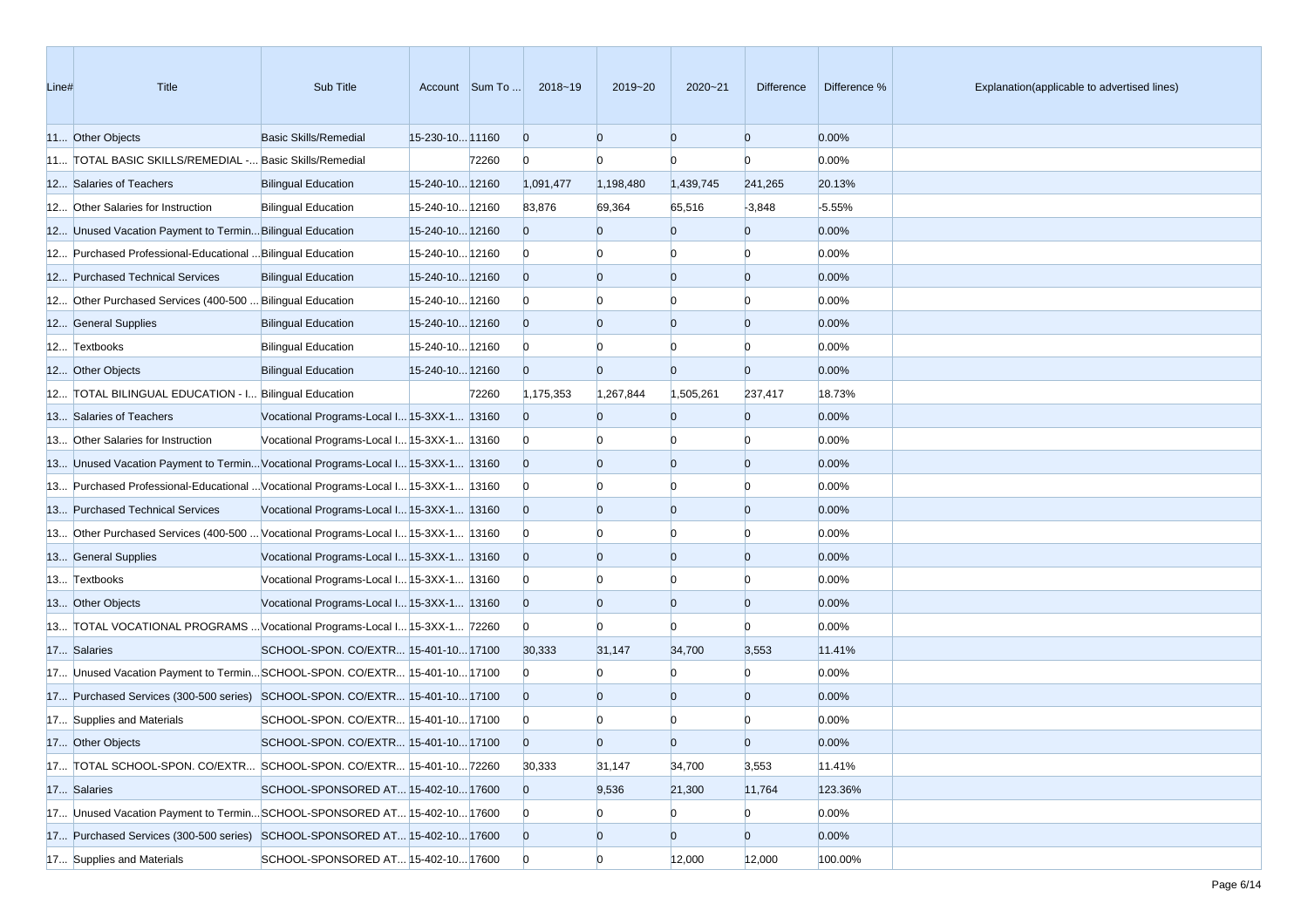| Line# | Title                                                                        | Sub Title                             |       | Account Sum To  2018~19 | 2019~20        | 2020~21        | Difference     | Difference % | Explanation(applicable to advertised lines) |
|-------|------------------------------------------------------------------------------|---------------------------------------|-------|-------------------------|----------------|----------------|----------------|--------------|---------------------------------------------|
|       | 17 Other Objects                                                             | SCHOOL-SPONSORED AT 15-402-10 17600   |       | $\overline{0}$          | $\overline{0}$ | $\mathbf{0}$   | $\mathbf{0}$   | 0.00%        |                                             |
|       | 17 TOTAL SCHOOL-SPONSORED AT SCHOOL-SPONSORED AT 15-402-10 72260             |                                       |       | $\overline{0}$          | 9,536          | 33,300         | 23,764         | 249.20%      |                                             |
|       | 19 Salaries of Teachers                                                      | BEFORE/AFTER SCHOOL  15-421-10 19160  |       | 11,677                  | 9,990          | 14,742         | 4,752          | 47.57%       |                                             |
|       | 19 Other Salaries of Instruction                                             | BEFORE/AFTER SCHOOL  15-421-10 19160  |       | $\mathbf{0}$            | n              |                | $\Omega$       | 0.00%        |                                             |
|       | 19 Salaries of Teacher Tutors                                                | BEFORE/AFTER SCHOOL  15-421-10 19160  |       | $\overline{0}$          | $\Omega$       | $\Omega$       | $\mathbf{0}$   | 0.00%        |                                             |
|       | 19 Salaries of Reading Specialists                                           | BEFORE/AFTER SCHOOL  15-421-10 19160  |       | $\overline{0}$          |                |                | $\Omega$       | 0.00%        |                                             |
|       | 19 Unused Vacation Payment to TerminBEFORE/AFTER SCHOOL  15-421-10 19160     |                                       |       | $\overline{0}$          | $\overline{0}$ | $\overline{0}$ | $\overline{0}$ | 0.00%        |                                             |
|       | 19 Purchased Professional & Technical  BEFORE/AFTER SCHOOL  15-421-10 19160  |                                       |       | $\overline{0}$          |                |                | $\Omega$       | 0.00%        |                                             |
|       | 19 Other Purchased Services (400-500  BEFORE/AFTER SCHOOL  15-421-10 19160   |                                       |       | $\overline{0}$          | $\mathbf{0}$   | $\overline{0}$ | $\mathbf{0}$   | 0.00%        |                                             |
|       | 19 Supplies & Materials                                                      | BEFORE/AFTER SCHOOL  15-421-10 19160  |       | $\overline{0}$          | $\Omega$       | $\Omega$       | $\Omega$       | 0.00%        |                                             |
|       | 19 Other Objects                                                             | BEFORE/AFTER SCHOOL  15-421-10 19160  |       | $\overline{0}$          | $\overline{0}$ | $\overline{0}$ | $\mathbf{0}$   | 0.00%        |                                             |
|       | 19 TOTAL BEFORE/AFTER SCHOOL  BEFORE/AFTER SCHOOL                            |                                       | 19620 | 11,677                  | 9,990          | 14,742         | 4,752          | 47.57%       |                                             |
|       | 19 Salaries                                                                  | BEFORE/AFTER SCHOOL  15-421-20 19600  |       | $\Omega$                | $\Omega$       | $\Omega$       | $\overline{0}$ | 0.00%        |                                             |
|       | 19 Unused Vacation Payment to TerminBEFORE/AFTER SCHOOL  15-421-2019600      |                                       |       | $\overline{0}$          | $\Omega$       |                | $\Omega$       | 0.00%        |                                             |
|       | 19 Purchased Professional and Technic BEFORE/AFTER SCHOOL  15-421-20 19600   |                                       |       | $\overline{0}$          | $\overline{0}$ | $\Omega$       | $\overline{0}$ | 0.00%        |                                             |
|       | 19 Purchased Services (400-500 series) BEFORE/AFTER SCHOOL  15-421-20 19600  |                                       |       | $\overline{0}$          |                |                | $\Omega$       | 0.00%        |                                             |
|       | 19 Supplies and Materials                                                    | BEFORE/AFTER SCHOOL  15-421-20 19600  |       | $\overline{0}$          | $\mathbf{0}$   | $\overline{0}$ | $\overline{0}$ | 0.00%        |                                             |
|       | 19 Other Objects                                                             | BEFORE/AFTER SCHOOL  15-421-20 19600  |       | $\mathbf{0}$            | $\Omega$       | $\Omega$       | $\Omega$       | 0.00%        |                                             |
|       | 19 TOTAL BEFORE/AFTER SCHOOL  BEFORE/AFTER SCHOOL                            |                                       | 19620 | $\overline{0}$          | $\overline{0}$ | $\overline{0}$ | $\overline{0}$ | 0.00%        |                                             |
|       | 19 TOTAL BEFORE/AFTER SCHOOL                                                 |                                       | 72260 | 11,677                  | 9,990          | 14,742         | 4,752          | 47.57%       |                                             |
|       | 20 Salaries of Teachers                                                      | SUMMER SCHOOL - INST 15-422-10 20180  |       | $\Omega$                | $\Omega$       | $\Omega$       | $\overline{0}$ | 0.00%        |                                             |
|       | 20 Other Salaries of Instruction                                             | SUMMER SCHOOL - INST  15-422-10 20180 |       | $\overline{0}$          |                |                | $\Omega$       | 0.00%        |                                             |
|       | 20 Salaries of Teacher Tutors                                                | SUMMER SCHOOL - INST 15-422-10 20180  |       | $\overline{0}$          | $\overline{0}$ | $\Omega$       | $\overline{0}$ | 0.00%        |                                             |
|       | 20 Salaries of Reading Specialists                                           | SUMMER SCHOOL - INST 15-422-10 20180  |       | $\overline{0}$          |                | $\Omega$       | $\Omega$       | 0.00%        |                                             |
|       | 20 Unused Vacation Payment to TerminSUMMER SCHOOL - INST 15-422-1020180      |                                       |       | $\overline{0}$          | $\mathbf{0}$   | $\overline{0}$ | $\overline{0}$ | 0.00%        |                                             |
|       | 20 Purchased Professional & Technical  SUMMER SCHOOL - INST  15-422-10 20180 |                                       |       | $\mathbf{0}$            |                |                |                | 0.00%        |                                             |
|       | 20 Other Purchased Services (400-500  SUMMER SCHOOL - INST 15-422-10 20180   |                                       |       | $\overline{0}$          | $\Omega$       | $\Omega$       | $\Omega$       | 0.00%        |                                             |
|       | 20 General Supplies                                                          | SUMMER SCHOOL - INST 15-422-10 20180  |       | $\overline{0}$          | $\overline{0}$ | $\Omega$       | $\overline{0}$ | 0.00%        |                                             |
|       | 20 Textbooks                                                                 | SUMMER SCHOOL - INST 15-422-10 20180  |       | $\overline{0}$          | $\overline{0}$ | $\overline{0}$ | $\overline{0}$ | 0.00%        |                                             |
|       | 20 Other Objects                                                             | SUMMER SCHOOL - INST  15-422-10 20180 |       | $\mathbf{0}$            | $\overline{0}$ | $\Omega$       | $\Omega$       | 0.00%        |                                             |
|       | 20 TOTAL SUMMER SCHOOL - INSTR                                               |                                       | 20620 | $\mathbf{0}$            | $\mathbf{0}$   | $\overline{0}$ | $\overline{0}$ | 0.00%        |                                             |
|       | 20 Salaries                                                                  | SUMMER SCHOOL - SUPP 15-422-20 20600  |       | $\overline{0}$          | $\overline{0}$ | $\Omega$       | $\Omega$       | 0.00%        |                                             |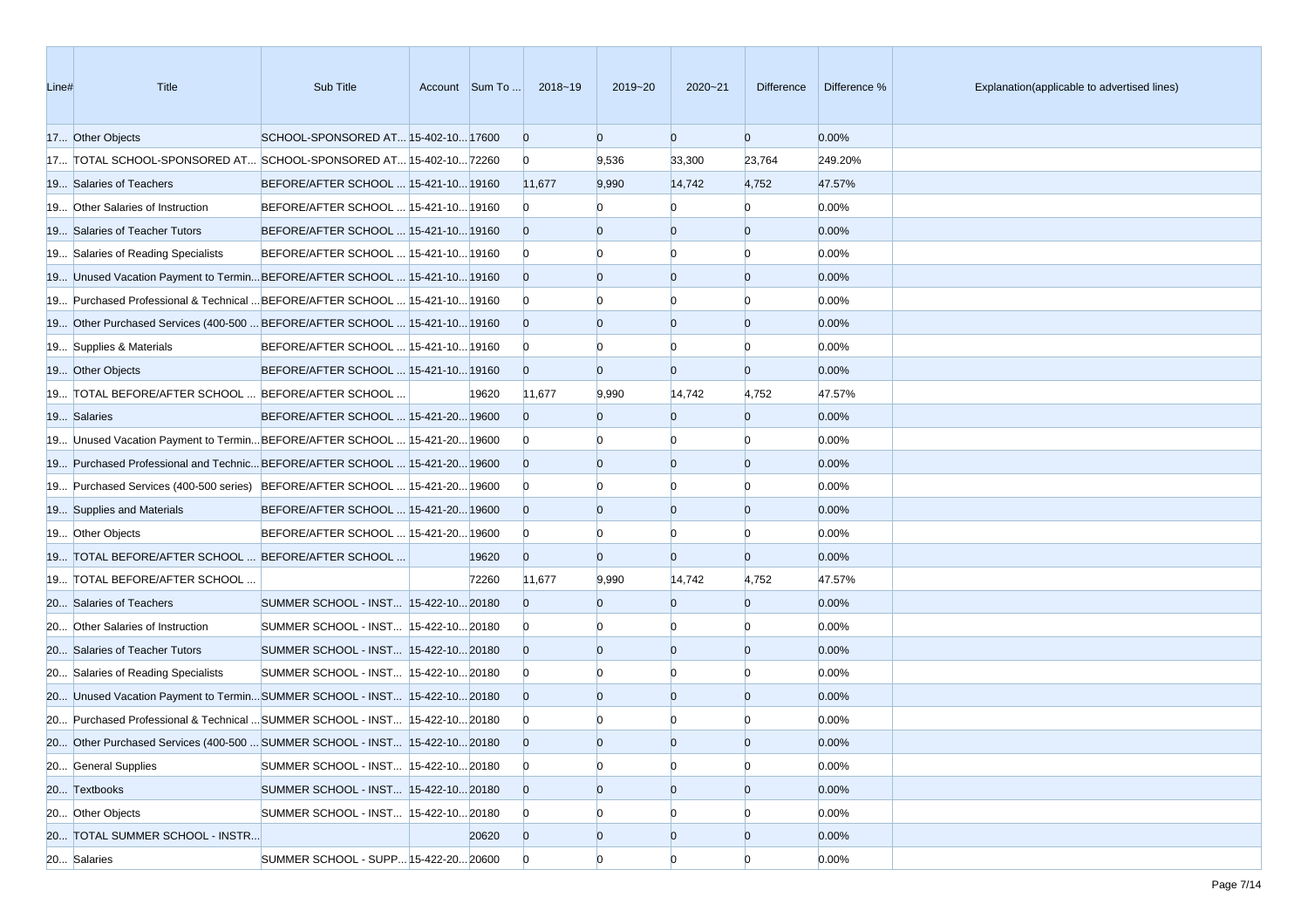| Line# | Title                                                                         | Sub Title                              | Account Sum To | 2018~19        | 2019~20        | $2020 - 21$    | <b>Difference</b> | Difference % | Explanation(applicable to advertised lines) |
|-------|-------------------------------------------------------------------------------|----------------------------------------|----------------|----------------|----------------|----------------|-------------------|--------------|---------------------------------------------|
|       | 20 Unused Vacation Payment to TerminSUMMER SCHOOL - SUPP 15-422-20 20600      |                                        |                | $\overline{0}$ | $\overline{0}$ | $\overline{0}$ | $\overline{0}$    | 0.00%        |                                             |
|       | 20 Purchased Professional and Technic SUMMER SCHOOL - SUPP 15-422-20 20600    |                                        |                | $\overline{0}$ | n              | n              | $\Omega$          | 0.00%        |                                             |
|       | 20 Purchased Services (400-500 series) SUMMER SCHOOL - SUPP 15-422-20 20600   |                                        |                | $\Omega$       | $\overline{0}$ | $\overline{0}$ | $\overline{0}$    | 0.00%        |                                             |
|       | 20 Supplies and Materials                                                     | SUMMER SCHOOL - SUPP 15-422-20 20600   |                | $\overline{0}$ |                |                | n                 | 0.00%        |                                             |
|       | 20 Other Objects                                                              | SUMMER SCHOOL - SUPP 15-422-20 20600   |                | $\Omega$       | $\Omega$       | $\Omega$       | $\overline{0}$    | 0.00%        |                                             |
|       | 20 TOTAL SUMMER SCHOOL - SUPP SUMMER SCHOOL - SUPP                            |                                        | 20620          | $\overline{0}$ | $\Omega$       | $\Omega$       | $\Omega$          | 0.00%        |                                             |
|       | 20 TOTAL SUMMER SCHOOL                                                        |                                        | 72260          | $\Omega$       | $\overline{0}$ | $\overline{0}$ | $\overline{0}$    | 0.00%        |                                             |
|       | 21 Salaries of Teachers                                                       | INSTRUCTIONAL ALT ED   15-423-10 21180 |                | $\Omega$       |                | n              | n                 | 0.00%        |                                             |
|       | 21 Other Salaries of Instruction                                              | INSTRUCTIONAL ALT ED  15-423-10 21180  |                | $\Omega$       | $\Omega$       | $\overline{0}$ | $\overline{0}$    | 0.00%        |                                             |
|       | 21 Salaries of Teacher Tutors                                                 | INSTRUCTIONAL ALT ED  15-423-10 21180  |                | $\overline{0}$ |                | n              | $\Omega$          | 0.00%        |                                             |
|       | 21 Salaries of Reading Specialists                                            | INSTRUCTIONAL ALT ED  15-423-10 21180  |                | $\Omega$       | $\Omega$       | $\Omega$       | $\overline{0}$    | 0.00%        |                                             |
|       | 21 Unused Vacation Payment to Termin INSTRUCTIONAL ALT ED  15-423-10 21180    |                                        |                | $\overline{0}$ |                | n              | n                 | 0.00%        |                                             |
|       | 21 Purchased Professional & Technical  INSTRUCTIONAL ALT ED   15-423-10 21180 |                                        |                | $\overline{0}$ | $\Omega$       | $\Omega$       | $\overline{0}$    | 0.00%        |                                             |
|       | 21 Other Purchased Services (400-500  INSTRUCTIONAL ALT ED   15-423-10 21180  |                                        |                | $\overline{0}$ | n              | n              | $\Omega$          | 0.00%        |                                             |
|       | 21 General Supplies                                                           | INSTRUCTIONAL ALT ED  15-423-10 21180  |                | $\Omega$       | $\overline{0}$ | $\Omega$       | $\overline{0}$    | 0.00%        |                                             |
|       | 21 Textbooks                                                                  | INSTRUCTIONAL ALT ED  15-423-10 21180  |                | $\overline{0}$ |                |                | n                 | 0.00%        |                                             |
|       | 21 Other Objects                                                              | INSTRUCTIONAL ALT ED  15-423-10 21180  |                | $\Omega$       | $\Omega$       | $\Omega$       | $\overline{0}$    | 0.00%        |                                             |
|       | 21 TOTAL INSTRUCTIONAL ALT ED P INSTRUCTIONAL ALTERN                          |                                        | 21620          | $\bf{0}$       | $\Omega$       | n              | $\Omega$          | 0.00%        |                                             |
|       | 21 Salaries                                                                   | INSTRUCTIONAL ALTERN 15-423-20 21600   |                | $\Omega$       | $\overline{0}$ | $\overline{0}$ | $\overline{0}$    | 0.00%        |                                             |
|       | 21 Unused Vacation Payment to Termin INSTRUCTIONAL ALTERN 15-423-20 21600     |                                        |                | $\overline{0}$ | n              | n              | 0                 | 0.00%        |                                             |
|       | 21 Purchased Professional and Technic INSTRUCTIONAL ALTERN 15-423-20 21600    |                                        |                | $\Omega$       | $\Omega$       | $\overline{0}$ | $\overline{0}$    | 0.00%        |                                             |
|       | 21 Purchased Services (400-500 series) INSTRUCTIONAL ALTERN 15-423-20 21600   |                                        |                | $\overline{0}$ |                | n              | n                 | 0.00%        |                                             |
|       | 21 Supplies and Materials                                                     | INSTRUCTIONAL ALTERN 15-423-20 21600   |                | $\Omega$       | $\overline{0}$ | $\Omega$       | $\overline{0}$    | 0.00%        |                                             |
|       | 21 Other Objects                                                              | INSTRUCTIONAL ALTERN 15-423-20 21600   |                | $\overline{0}$ | $\Omega$       | n              | n                 | 0.00%        |                                             |
|       | 21 TOTAL INSTRUCTIONAL ALTERNA INSTRUCTIONAL ALTERN                           |                                        | 21620          | $\Omega$       | $\overline{0}$ | $\overline{0}$ | $\mathbf{0}$      | 0.00%        |                                             |
|       | 21 TOTAL INSTRUCTIONAL ALTERNA                                                |                                        | 72260          | $\mathbf{0}$   |                |                | n                 | 0.00%        |                                             |
|       | 22 Salaries of Teachers                                                       | OTHER SUPPL/AT-RISK P 15-424-10 22180  |                | $\Omega$       | $\overline{0}$ | $\Omega$       | $\Omega$          | 0.00%        |                                             |
|       | 22 Other Salaries of Instruction                                              | OTHER SUPPL/AT-RISK P 15-424-10 22180  |                | $\overline{0}$ | $\overline{0}$ | $\overline{0}$ | $\overline{0}$    | 0.00%        |                                             |
|       | 22 Salaries of Teacher Tutors                                                 | OTHER SUPPL/AT-RISK P 15-424-10 22180  |                | $\overline{0}$ | $\overline{0}$ | $\overline{0}$ | $\overline{0}$    | 0.00%        |                                             |
|       | 22 Salaries of Reading Specialists                                            | OTHER SUPPL/AT-RISK P 15-424-10 22180  |                | 62,788         | $\overline{0}$ | $\Omega$       | O                 | 0.00%        |                                             |
|       | 22 Unused Vacation Payment to TerminOTHER SUPPL/AT-RISK P 15-424-1022180      |                                        |                | $\overline{0}$ | $\overline{0}$ | $\overline{0}$ | $\overline{0}$    | 0.00%        |                                             |
|       | 22 Purchased Professional & Technical  OTHER SUPPL/AT-RISK P 15-424-10 22180  |                                        |                | $\overline{0}$ | $\overline{0}$ | $\overline{0}$ | $\overline{0}$    | 0.00%        |                                             |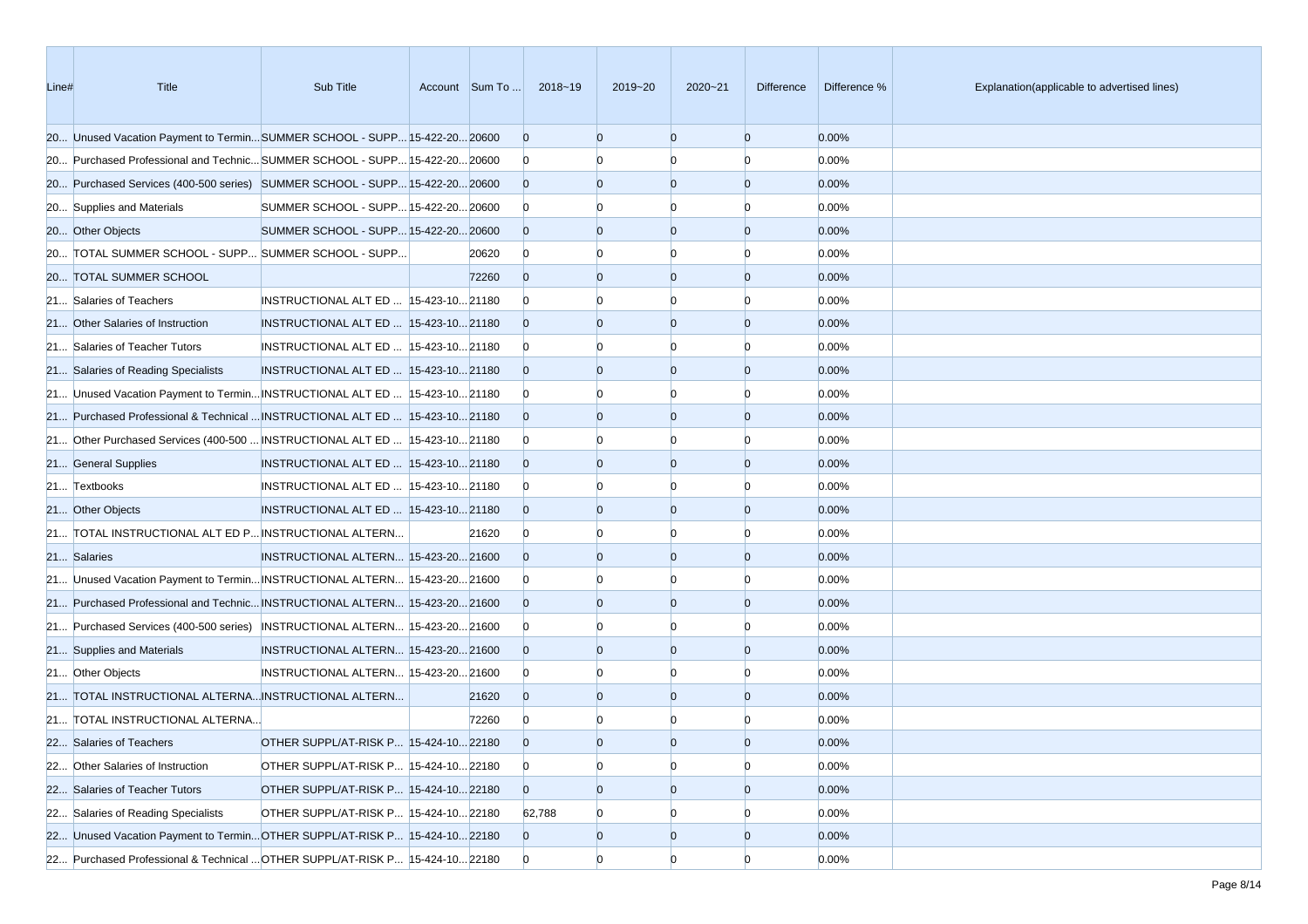| Line# | <b>Title</b>                                                                 | Sub Title                             | Account Sum To | 2018~19        | 2019~20        | $2020 - 21$    | Difference     | Difference % | Explanation(applicable to advertised lines) |
|-------|------------------------------------------------------------------------------|---------------------------------------|----------------|----------------|----------------|----------------|----------------|--------------|---------------------------------------------|
|       | 22 Other Purchased Services (400-500  OTHER SUPPL/AT-RISK P 15-424-10 22180  |                                       |                | $\overline{0}$ | $\Omega$       | $\overline{0}$ | $\overline{0}$ | 0.00%        |                                             |
|       | 22 General Supplies                                                          | OTHER SUPPL/AT-RISK P 15-424-10 22180 |                | $\overline{0}$ |                | $\Omega$       | $\Omega$       | 0.00%        |                                             |
|       | 22 Textbooks                                                                 | OTHER SUPPL/AT-RISK P 15-424-10 22180 |                | $\overline{0}$ | $\Omega$       | $\overline{0}$ | $\overline{0}$ | 0.00%        |                                             |
|       | 22 Other Objects                                                             | OTHER SUPPL/AT-RISK P 15-424-10 22180 |                | $\overline{0}$ |                |                | n              | 0.00%        |                                             |
|       | 22 TOTAL OTHER SUPPL/AT-RISK P OTHER SUPPL/AT-RISK P                         |                                       | 22620          | 62,788         | $\Omega$       | $\overline{0}$ | $\overline{0}$ | 0.00%        |                                             |
|       | 22 Salaries                                                                  | OTHER SUPPL/AT-RISK P 15-424-20 22600 |                | $\overline{0}$ |                | $\Omega$       | n              | 0.00%        |                                             |
|       | 22 Unused Vacation Payment to TerminOTHER SUPPL/AT-RISK P 15-424-2022600     |                                       |                | $\overline{0}$ | $\Omega$       | $\overline{0}$ | $\overline{0}$ | 0.00%        |                                             |
|       | 22 Purchased Professional and Technic OTHER SUPPL/AT-RISK P 15-424-20 22600  |                                       |                | $\overline{0}$ |                | $\Omega$       | n              | 0.00%        |                                             |
|       | 22 Purchased Services (400-500 series) OTHER SUPPL/AT-RISK P 15-424-20 22600 |                                       |                | $\overline{0}$ | $\Omega$       | $\overline{0}$ | $\overline{0}$ | 0.00%        |                                             |
|       | 22 Supplies and Materials                                                    | OTHER SUPPL/AT-RISK P 15-424-20 22600 |                | $\overline{0}$ |                | $\Omega$       | n              | 0.00%        |                                             |
|       | 22 Other Objects                                                             | OTHER SUPPL/AT-RISK P 15-424-20 22600 |                | $\overline{0}$ | $\Omega$       | $\overline{0}$ | $\overline{0}$ | 0.00%        |                                             |
|       | 22 TOTAL OTHER SUPPL/AT-RISK P OTHER SUPPL/AT-RISK P                         |                                       | 22620          | $\overline{0}$ | n              | n              | n              | 0.00%        |                                             |
|       | 22 TOTAL OTHER SUPPLEMENTAL/A OTHER SUPPL/AT-RISK P                          |                                       | 72260          | 62,788         | $\Omega$       | $\overline{0}$ | $\overline{0}$ | 0.00%        |                                             |
|       | 23 Salaries of Teachers                                                      | OTHER ALTERNATIVE ED  15-425-10 23180 |                | $\overline{0}$ |                | $\Omega$       | n              | 0.00%        |                                             |
|       | 23 Other Salaries of Instruction                                             | OTHER ALTERNATIVE ED  15-425-10 23180 |                | $\Omega$       | $\Omega$       | $\overline{0}$ | $\overline{0}$ | 0.00%        |                                             |
|       | 23 Salaries of Teacher Tutors                                                | OTHER ALTERNATIVE ED  15-425-10 23180 |                | $\overline{0}$ |                |                | n              | 0.00%        |                                             |
|       | 23 Salaries of Reading Specialists                                           | OTHER ALTERNATIVE ED  15-425-10 23180 |                | $\overline{0}$ | $\Omega$       | $\overline{0}$ | $\overline{0}$ | 0.00%        |                                             |
|       | 23 Unused Vacation Payment to Termin OTHER ALTERNATIVE ED  15-425-10 23180   |                                       |                | $\overline{0}$ |                | $\Omega$       | n              | 0.00%        |                                             |
|       | 23 Purchased Professional & Technical  OTHER ALTERNATIVE ED  15-425-10 23180 |                                       |                | $\overline{0}$ | $\Omega$       | $\overline{0}$ | $\overline{0}$ | 0.00%        |                                             |
|       | 23 Other Purchased Services (400-500  OTHER ALTERNATIVE ED  15-425-10 23180  |                                       |                | $\overline{0}$ |                | $\Omega$       | n              | 0.00%        |                                             |
|       | 23 General Supplies                                                          | OTHER ALTERNATIVE ED  15-425-10 23180 |                | $\overline{0}$ | $\Omega$       | $\overline{0}$ | $\overline{0}$ | 0.00%        |                                             |
|       | 23 Textbooks                                                                 | OTHER ALTERNATIVE ED  15-425-10 23180 |                | $\overline{0}$ |                | n              | n              | 0.00%        |                                             |
|       | 23 Other Objects                                                             | OTHER ALTERNATIVE ED  15-425-10 23180 |                | $\overline{0}$ | $\Omega$       | $\Omega$       | $\overline{0}$ | 0.00%        |                                             |
|       | 23 TOTAL OTHER ALTERNATIVE ED  OTHER ALTERNATIVE ED                          |                                       | 23620          | $\overline{0}$ |                | $\Omega$       | n              | 0.00%        |                                             |
|       | 23 Salaries                                                                  | OTHER ALTERNATIVE ED  15-425-20 23600 |                | $\overline{0}$ | $\Omega$       | $\overline{0}$ | $\overline{0}$ | 0.00%        |                                             |
|       | 23 Unused Vacation Payment to Termin OTHER ALTERNATIVE ED  15-425-20 23600   |                                       |                | $\mathbf{0}$   |                |                |                | 0.00%        |                                             |
|       | 23 Purchased Professional and Technic OTHER ALTERNATIVE ED  15-425-20 23600  |                                       |                | $\Omega$       |                | $\Omega$       | $\Omega$       | 0.00%        |                                             |
|       | 23 Purchased Services (400-500 series) OTHER ALTERNATIVE ED  15-425-20 23600 |                                       |                | $\overline{0}$ | $\Omega$       | $\overline{0}$ | $\Omega$       | 0.00%        |                                             |
|       | 23 Supplies and Materials                                                    | OTHER ALTERNATIVE ED  15-425-20 23600 |                | $\overline{0}$ | $\overline{0}$ | $\overline{0}$ | $\overline{0}$ | 0.00%        |                                             |
|       | 23 Other Objects                                                             | OTHER ALTERNATIVE ED  15-425-20 23600 |                | $\overline{0}$ | $\Omega$       | $\Omega$       |                | 0.00%        |                                             |
|       | 23 TOTAL OTHER ALTERNATIVE ED  OTHER ALTERNATIVE ED                          |                                       | 23620          | $\overline{0}$ | $\overline{0}$ | $\overline{0}$ | $\overline{0}$ | 0.00%        |                                             |
|       | 23 TOTAL OTHER ALTERNATIVE ED                                                |                                       | 72260          | $\overline{0}$ | $\overline{0}$ | $\overline{0}$ | $\Omega$       | 0.00%        |                                             |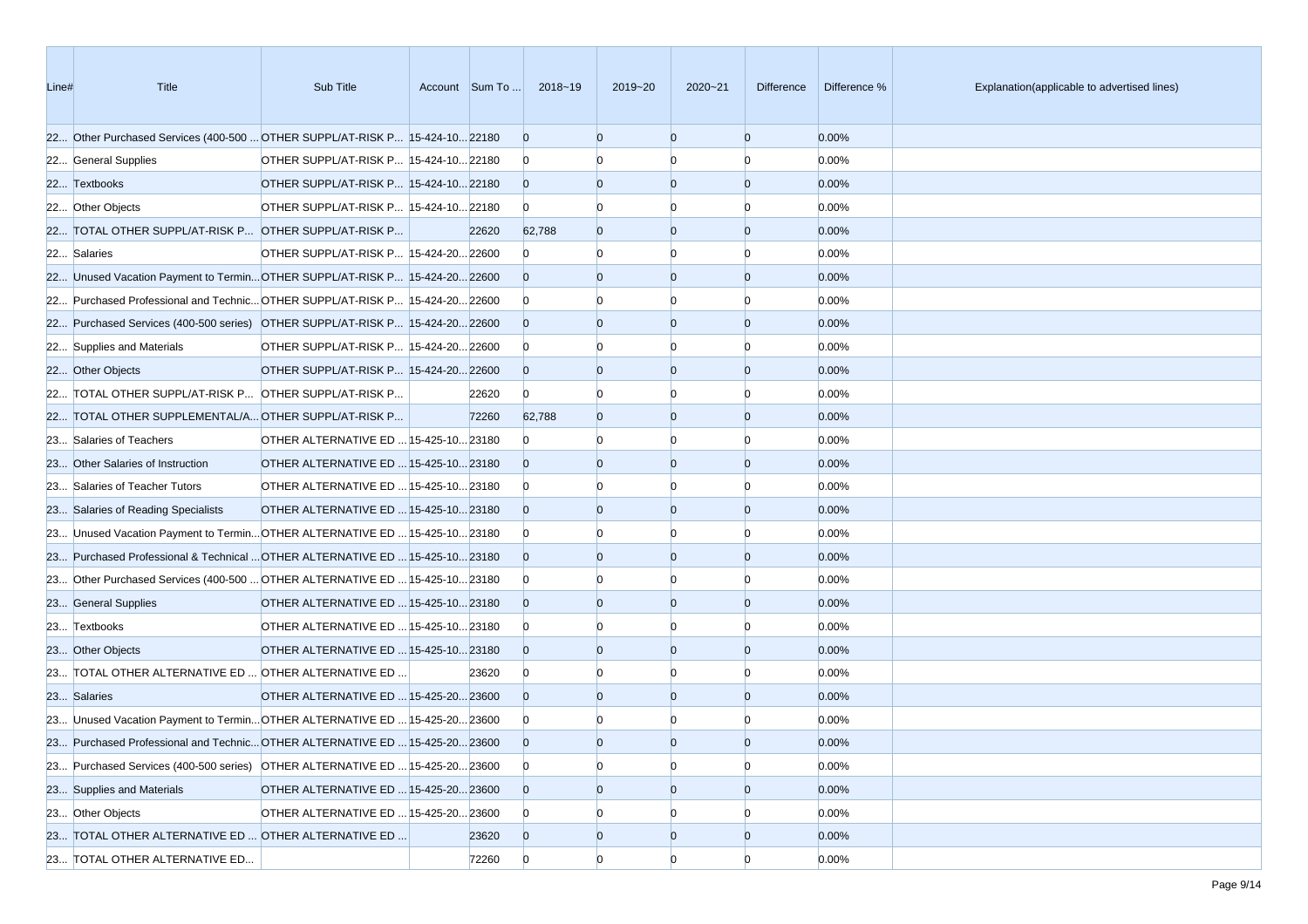| Line# | Title                                                                             | Sub Title                               |       | Account Sum To  2018~19 | 2019~20        | $2020 - 21$    | <b>Difference</b> | Difference % | Explanation(applicable to advertised lines) |
|-------|-----------------------------------------------------------------------------------|-----------------------------------------|-------|-------------------------|----------------|----------------|-------------------|--------------|---------------------------------------------|
|       | 25 Salaries                                                                       | OTHER INSTRUCTIONAL  15-4XX-1 25100     |       | $\overline{0}$          | $\Omega$       | $\Omega$       | $\overline{0}$    | 0.00%        |                                             |
|       | 25 Unused Vacation Payment to Termin OTHER INSTRUCTIONAL  15-4XX-1 25100          |                                         |       | $\mathbf{0}$            |                | $\Omega$       | $\Omega$          | 0.00%        |                                             |
|       | 25 Purchased Services (300-500 series) OTHER INSTRUCTIONAL  15-4XX-1 25100        |                                         |       | $\overline{0}$          | $\Omega$       | $\overline{0}$ | $\overline{0}$    | 0.00%        |                                             |
|       | 25 Supplies and Materials                                                         | OTHER INSTRUCTIONAL  15-4XX-1 25100     |       | $\bf{0}$                |                |                | n                 | 0.00%        |                                             |
|       | 25 Other Objects                                                                  | OTHER INSTRUCTIONAL  15-4XX-1 25100     |       | $\overline{0}$          | $\Omega$       | $\overline{0}$ | $\overline{0}$    | 0.00%        |                                             |
|       | 25 TOTAL OTHER INSTRUCTIONAL P OTHER INSTRUCTIONAL  15-4XX-1 72260                |                                         |       | $\overline{0}$          | $\Omega$       | $\Omega$       | $\Omega$          | 0.00%        |                                             |
|       | 29 Salaries                                                                       | UNDIST. EXPEND.-ATTEN 15-000-2129680    |       | 60,649                  | 62,166         | 63,315         | 1,149             | 1.85%        |                                             |
|       | 29 Salaries of Drop-Out Prevention Offi UNDIST. EXPEND.-ATTEN 15-000-21 29680     |                                         |       | $\bf{0}$                | n              | $\Omega$       | $\Omega$          | 0.00%        |                                             |
|       | 29 Salaries of Family Support Teams                                               | UNDIST. EXPEND.-ATTEN 15-000-21 29680   |       | $\overline{0}$          | $\Omega$       | $\overline{0}$ | $\overline{0}$    | 0.00%        |                                             |
|       | 29 Salaries of Family Liaisons/Comm P UNDIST. EXPEND.-ATTEN 15-000-21 29680       |                                         |       | 31,315                  | 40,000         | 30,810         | $-9,190$          | -22.98%      |                                             |
|       | 29 Salaries of Community/School CoordUNDIST. EXPEND.-ATTEN 15-000-2129680         |                                         |       | $\overline{0}$          | $\Omega$       | $\overline{0}$ | $\overline{0}$    | 0.00%        |                                             |
|       | 29 Unused Vacation Payment to Termin UNDIST. EXPEND.-ATTEN 15-000-21 29680        |                                         |       | $\overline{0}$          |                |                | $\Omega$          | 0.00%        |                                             |
|       | 29 Purchased Professional and Technic UNDIST. EXPEND.-ATTEN 15-000-21 29680       |                                         |       | $\overline{0}$          | $\Omega$       | $\overline{0}$ | $\overline{0}$    | 0.00%        |                                             |
|       | 29 Other Purchased Services (400-500  UNDIST. EXPEND.-ATTEN  15-000-21 29680      |                                         |       | $\overline{0}$          |                | $\Omega$       | $\Omega$          | 0.00%        |                                             |
|       | 29 Supplies and Materials                                                         | UNDIST. EXPEND.-ATTEN 15-000-21 29680   |       | $\overline{0}$          | $\Omega$       | $\overline{0}$ | $\overline{0}$    | 0.00%        |                                             |
|       | 29 Other Objects                                                                  | UNDIST. EXPEND.-ATTEN  15-000-21 29680  |       | $\overline{0}$          | $\Omega$       | $\Omega$       | $\Omega$          | 0.00%        |                                             |
|       | 29 TOTAL UNDIST. EXPEND.-ATTEN UNDIST. EXPEND.-ATTEN                              |                                         | 72140 | 91,964                  | 102,166        | 94,125         | $-8,041$          | $-7.87%$     |                                             |
|       | 30 Salaries                                                                       | UNDIST. EXPENDITURES - 15-000-21 30620  |       | 193,858                 | 203,487        | 204,631        | 1,144             | 0.56%        |                                             |
|       | 30 Salaries of Social Services Coordina UNDIST. EXPENDITURES - 15-000-21 30620    |                                         |       | $\Omega$                | $\Omega$       | $\overline{0}$ | $\overline{0}$    | 0.00%        |                                             |
|       | 30 Unused Vacation Payment to Termin UNDIST. EXPENDITURES - 15-000-21 30620       |                                         |       | $\bf{0}$                |                |                | $\Omega$          | 0.00%        |                                             |
|       | 30 Purchased Professional and Technic UNDIST. EXPENDITURES - 15-000-21 30620      |                                         |       | $\overline{0}$          | $\Omega$       | $\overline{0}$ | $\overline{0}$    | 0.00%        |                                             |
|       | 30 Other Purchased Services (400-500  UNDIST. EXPENDITURES - 15-000-21 30620      |                                         |       | $\overline{0}$          |                | $\Omega$       | $\Omega$          | 0.00%        |                                             |
|       | 30 Supplies and Materials                                                         | UNDIST. EXPENDITURES - 15-000-21 30620  |       | $\overline{0}$          | 500            | 3,000          | 2,500             | 500.00%      |                                             |
|       | 30 Other Objects                                                                  | UNDIST. EXPENDITURES - 15-000-21 30620  |       | $\overline{0}$          | $\overline{0}$ | $\Omega$       | $\Omega$          | 0.00%        |                                             |
|       | 30 TOTAL UNDIST. EXPENDITURES -  UNDIST. EXPENDITURES -                           |                                         | 72140 | 193,858                 | 203,987        | 207,631        | 3,644             | 1.79%        |                                             |
|       | 41 Salaries of Other Professional Staff                                           | UNDIST. EXPEND. - GUIDA 15-000-21 41660 |       | 178,209                 | 182,038        | 104,762        | $-77,276$         | -42.45%      |                                             |
|       | 41 Salaries of Secretarial and Clerical A UNDIST. EXPEND. - GUIDA 15-000-21 41660 |                                         |       | $\overline{0}$          | $\overline{0}$ | $\overline{0}$ | $\overline{0}$    | 0.00%        |                                             |
|       | 41 Other Salaries                                                                 | UNDIST. EXPEND. - GUIDA 15-000-21 41660 |       | $\overline{0}$          | $\Omega$       | $\overline{0}$ | $\overline{0}$    | 0.00%        |                                             |
|       | 41 Unused Vacation Payment to Termin UNDIST. EXPEND. - GUIDA 15-000-21 41660      |                                         |       | $\overline{0}$          | $\overline{0}$ | $\overline{0}$ | $\overline{0}$    | 0.00%        |                                             |
|       | 41 Purchased Professional - Education UNDIST. EXPEND. - GUIDA 15-000-21 41660     |                                         |       | $\overline{0}$          |                |                | $\Omega$          | 0.00%        |                                             |
|       | 41 Other Purchased Prof. and Tech. Se UNDIST. EXPEND. - GUIDA 15-000-21 41660     |                                         |       | $\overline{0}$          | $\overline{0}$ | $\overline{0}$ | $\overline{0}$    | 0.00%        |                                             |
|       | 41 Other Purchased Services (400-500  UNDIST. EXPEND. - GUIDA 15-000-21 41660     |                                         |       | $\overline{0}$          | $\Omega$       | $\overline{0}$ | $\overline{0}$    | 0.00%        |                                             |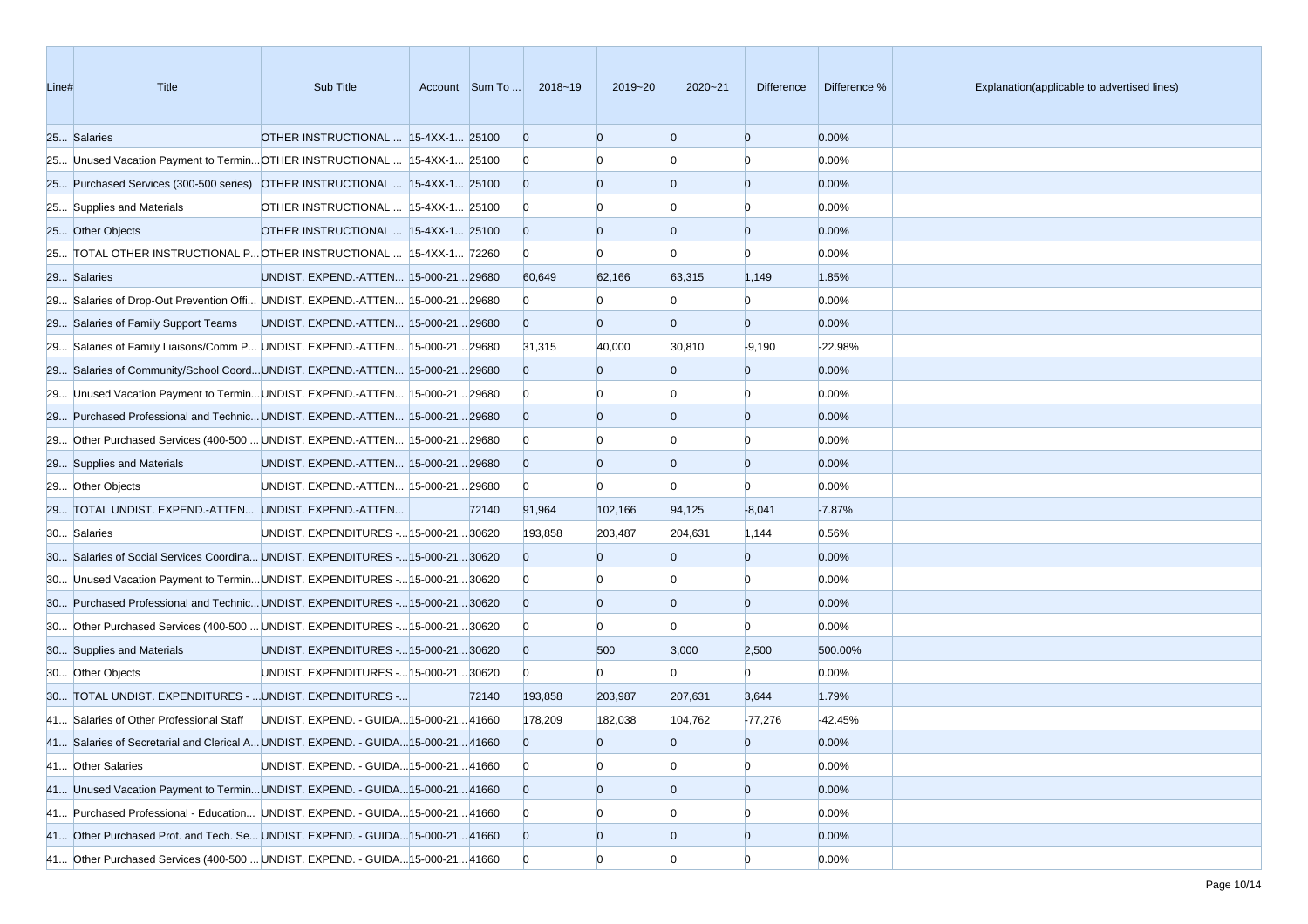| Line# | Title                                                                           | Sub Title                               | Account Sum To | 2018~19        | 2019~20        | $2020 - 21$    | Difference     | Difference % | Explanation(applicable to advertised lines) |
|-------|---------------------------------------------------------------------------------|-----------------------------------------|----------------|----------------|----------------|----------------|----------------|--------------|---------------------------------------------|
|       | 41 Supplies and Materials                                                       | UNDIST. EXPEND. - GUIDA 15-000-21 41660 |                | $\overline{0}$ | 500            | 500            | $\overline{0}$ | 0.00%        |                                             |
|       | 41 Other Objects                                                                | UNDIST. EXPEND. - GUIDA 15-000-21 41660 |                | $\mathbf{0}$   | $\Omega$       | n              | $\Omega$       | 0.00%        |                                             |
|       | 41 TOTAL UNDIST. EXPENDITURES -  UNDIST. EXPEND. - GUIDA                        |                                         | 72140          | 178,209        | 182,538        | 105,262        | $-77,276$      | $-42.33%$    |                                             |
|       | 43 Sal of Supervisor of Instruction                                             | UNDIST. EXPEND.-IMPRO 15-000-22 43200   |                | 144,338        | 153,042        | 157,678        | 4,636          | 3.03%        |                                             |
|       | 43 Sal of Other Professional Staff                                              | UNDIST. EXPEND.-IMPRO 15-000-22 43200   |                | $\Omega$       | $\overline{0}$ | $\overline{0}$ | $\overline{0}$ | 0.00%        |                                             |
|       | 43 Sal of Secr and Clerical Assist.                                             | UNDIST. EXPEND.-IMPRO 15-000-22 43200   |                | 92,023         | 76,311         | 78,745         | 2,434          | 3.19%        |                                             |
|       | 43 Other Salaries                                                               | UNDIST. EXPEND.-IMPRO 15-000-22 43200   |                | $\overline{0}$ | $\overline{0}$ | $\overline{0}$ | $\overline{0}$ | 0.00%        |                                             |
|       | 43 Unused Vacation Payment to Termin UNDIST. EXPEND.-IMPRO 15-000-22 43200      |                                         |                | $\mathbf{0}$   | $\overline{0}$ | $\Omega$       | $\Omega$       | 0.00%        |                                             |
|       | 43 Sal of Facilitators, Math & Literacy C UNDIST. EXPEND.-IMPRO 15-000-22 43200 |                                         |                | 182,300        | 177,607        | 217,088        | 39,481         | 22.23%       |                                             |
|       | 43 Purchased Prof- Educational Services UNDIST. EXPEND.-IMPRO 15-000-22 43200   |                                         |                | 4,170          | 46,625         | 10,400         | $-36,225$      | -77.69%      |                                             |
|       | 43 Other Purch Prof. and Tech. Services UNDIST. EXPEND.-IMPRO 15-000-22 43200   |                                         |                | $\overline{0}$ | $\mathbf{0}$   | $\overline{0}$ | $\overline{0}$ | 0.00%        |                                             |
|       | 43 Other Purch Services (400-500)                                               | UNDIST. EXPEND.-IMPRO 15-000-22 43200   |                | $\bf{0}$       | $\Omega$       | n              | n              | 0.00%        |                                             |
|       | 43 Supplies and Materials                                                       | UNDIST. EXPEND.-IMPRO 15-000-22 43200   |                | $\overline{0}$ | $\Omega$       | $\overline{0}$ | $\overline{0}$ | 0.00%        |                                             |
|       | 43 Other Objects                                                                | UNDIST. EXPEND.-IMPRO 15-000-22 43200   |                | 8,464          | 6,900          | 9,900          | 3,000          | 43.48%       |                                             |
|       | 43 TOTAL UNDIST. EXPEND.-IMPROVUNDIST. EXPEND.-IMPRO                            |                                         | 72140          | 431,295        | 460,485        | 473,811        | 13,326         | 2.89%        |                                             |
|       | 43 Salaries                                                                     | UNDIST EXPEND-EDU. ME 15-000-22 43620   |                | $\bf{0}$       | 64,357         | $\overline{0}$ | $-64,357$      | $-100.00%$   |                                             |
|       | 43 Salaries of Technology Coordinators UNDIST EXPEND-EDU. ME 15-000-22 43620    |                                         |                | $\Omega$       |                | $\overline{0}$ | $\overline{0}$ | 0.00%        |                                             |
|       | 43 Unused Vacation Payment to Termin UNDIST EXPEND-EDU. ME 15-000-22 43620      |                                         |                | $\bf{0}$       |                | n              | n              | 0.00%        |                                             |
|       | 43 Purchased Professional and Technic UNDIST EXPEND-EDU. ME 15-000-22 43620     |                                         |                | $\overline{0}$ | $\Omega$       | $\overline{0}$ | $\overline{0}$ | 0.00%        |                                             |
|       | 43 Other Purchased Services (400-500  UNDIST EXPEND-EDU. ME 15-000-22 43620     |                                         |                | $\bf{0}$       |                | n              | n              | 0.00%        |                                             |
|       | 43 Supplies and Materials                                                       | UNDIST EXPEND-EDU. ME 15-000-22 43620   |                | $\overline{0}$ | $\Omega$       | $\overline{0}$ | $\overline{0}$ | 0.00%        |                                             |
|       | 43 Other Objects                                                                | UNDIST EXPEND-EDU. ME 15-000-22 43620   |                | $\bf{0}$       |                | $\overline{0}$ | $\Omega$       | 0.00%        |                                             |
|       | 43 TOTAL UNDIST. EXPEND.-EDU. M UNDIST EXPEND-EDU. ME                           |                                         | 72140          | $\overline{0}$ | 64,357         | $\overline{0}$ | $-64,357$      | $-100.00\%$  |                                             |
|       | 44 Purchased Professional - Education UNDIST. EXP.-INSTR. STA 15-000-22 44180   |                                         |                | 850            | 1,000          | 1,000          | $\Omega$       | 0.00%        |                                             |
|       | 44 Other Purchased Prof. and Tech. Se UNDIST. EXP.-INSTR. STA 15-000-22 44180   |                                         |                | $\Omega$       |                | $\overline{0}$ | $\overline{0}$ | 0.00%        |                                             |
|       | 44 Other Purchased Services (400-500  UNDIST. EXP.-INSTR. STA 15-000-22 44180   |                                         |                | $\bf{0}$       |                |                |                | 0.00%        |                                             |
|       | 44 Supplies and Materials                                                       | UNDIST. EXP.-INSTR. STA 15-000-2244180  |                | $\overline{0}$ | $\Omega$       | $\Omega$       | $\Omega$       | 0.00%        |                                             |
|       | 44 Other Objects                                                                | UNDIST. EXP.-INSTR. STA 15-000-22 44180 |                | $\mathbf{0}$   | $\bf{0}$       | $\overline{0}$ | $\bf{0}$       | 0.00%        |                                             |
|       | 44 TOTAL UNDIST. EXPEND.-INSTR.  UNDIST. EXP.-INSTR. STA                        |                                         | 72140          | 850            | 1,000          | 1,000          | $\overline{0}$ | 0.00%        |                                             |
|       | 46 Salaries of Principals/Asst. Principal UNDIST. EXPEND.-SUPPO 15-000-2446160  |                                         |                | 278,757        | 290,928        | 295,833        | 4,905          | 1.69%        |                                             |
|       | 46 Salaries of Other Professional Staff UNDIST. EXPEND.-SUPPO 15-000-24 46160   |                                         |                | $\overline{0}$ | $\mathbf{0}$   | $\overline{0}$ | $\overline{0}$ | 0.00%        |                                             |
|       | 46 Salaries of Secretarial and Clerical A UNDIST. EXPEND.-SUPPO 15-000-2446160  |                                         |                | 114,866        | 78,831         | 80,695         | 1,864          | 2.36%        |                                             |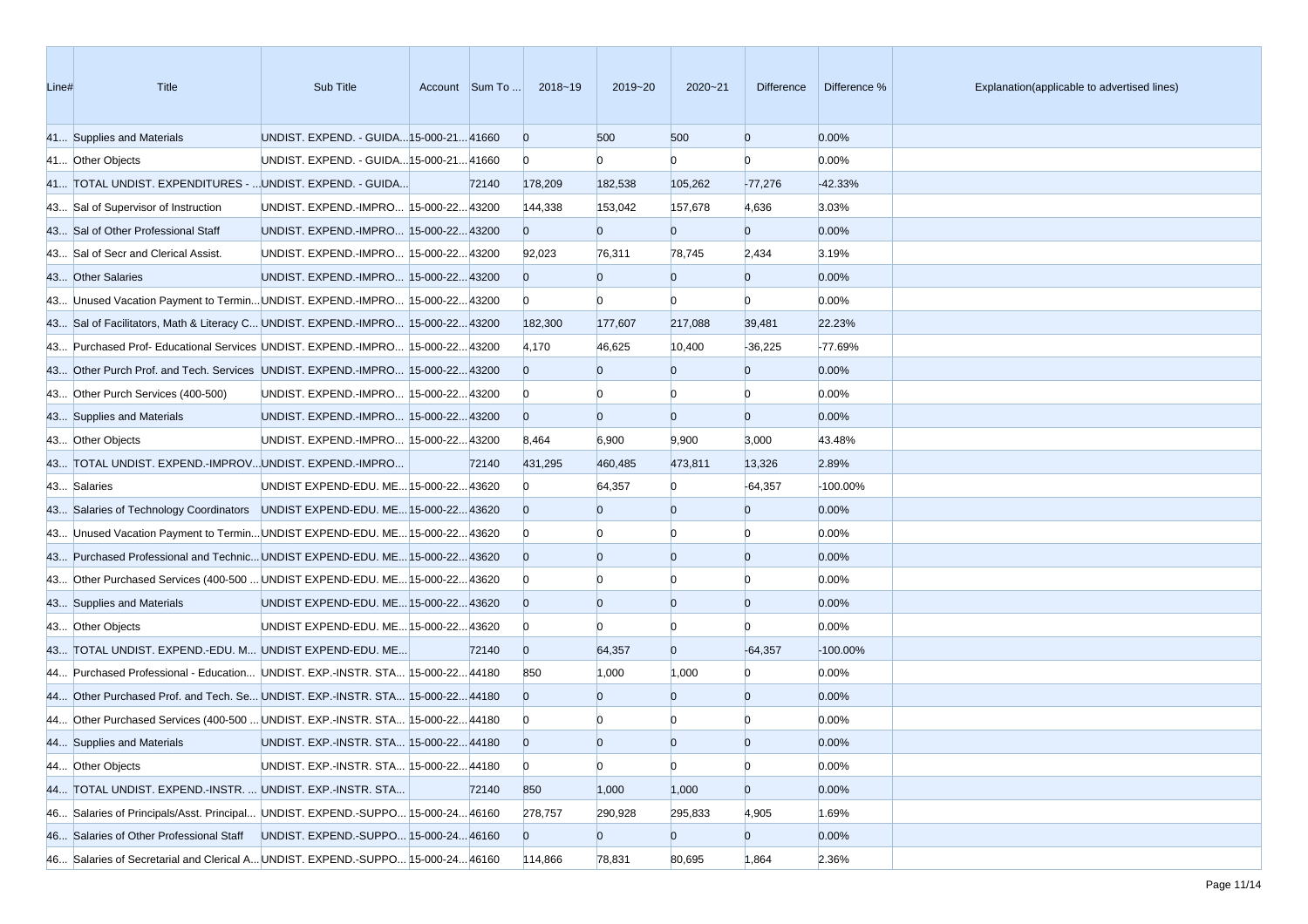| Line# | <b>Title</b>                                                                  | Sub Title                              |                | Account Sum To | 2018~19        | 2019~20        | $2020 - 21$    | Difference     | Difference % | Explanation(applicable to advertised lines) |
|-------|-------------------------------------------------------------------------------|----------------------------------------|----------------|----------------|----------------|----------------|----------------|----------------|--------------|---------------------------------------------|
|       | 46 Other Salaries                                                             | UNDIST. EXPEND.-SUPPO 15-000-24 46160  |                |                | 14,355         | $\overline{0}$ | $\overline{0}$ | $\overline{0}$ | 0.00%        |                                             |
|       | 46 Unused Vacation Payment to Termin UNDIST. EXPEND.-SUPPO 15-000-24 46160    |                                        |                |                | $\Omega$       | $\Omega$       | $\Omega$       | $\Omega$       | 0.00%        |                                             |
|       | 46 Purchased Professional and Technic UNDIST. EXPEND.-SUPPO 15-000-24 46160   |                                        |                |                | $\Omega$       | $\overline{0}$ | $\overline{0}$ | $\overline{0}$ | 0.00%        |                                             |
|       | 46 Other Purchased Services (400-500  UNDIST. EXPEND.-SUPPO 15-000-24 46160   |                                        |                |                | 29,840         | 32,796         | 26,027         | $-6,769$       | $-20.64%$    |                                             |
|       | 46 Supplies and Materials                                                     | UNDIST. EXPEND.-SUPPO 15-000-24 46160  |                |                | $\Omega$       | $\mathbf{0}$   | $\overline{0}$ | $\overline{0}$ | 0.00%        |                                             |
|       | 46 Other Objects                                                              | UNDIST. EXPEND.-SUPPO 15-000-24 46160  |                |                | 1,500          | 1,200          | 3,200          | 2,000          | 166.67%      |                                             |
|       | 46 TOTAL UNDIST. EXPEND.-SUPPO UNDIST. EXPEND.-SUPPO                          |                                        |                | 72140          | 439,318        | 403,755        | 405,755        | 2,000          | 0.50%        |                                             |
|       | 49 Salaries of Non-Instructional Aides                                        | UNDIST EXPEND-CUSTOD 15-000-26 49340   |                |                | $\Omega$       |                | $\Omega$       | $\Omega$       | 0.00%        |                                             |
|       | 49 General Supplies                                                           | UNDIST EXPEND-CUSTOD 15-000-26 49340   |                |                | $\Omega$       | $\Omega$       | $\overline{0}$ | $\overline{0}$ | 0.00%        |                                             |
|       | 49 TOTAL UNDIST. EXPEND. - CUST UNDIST EXPEND-CUSTOD                          |                                        |                | 51120          | $\overline{0}$ | $\Omega$       | $\Omega$       | $\Omega$       | 0.00%        |                                             |
|       | 51 Salaries                                                                   | UNDIST EXPEND-SECURITY 15-000-26 51100 |                |                | 93,981         | 127,930        | 117,901        | $-10,029$      | $-7.84%$     |                                             |
|       | 51 Unused Vacation Payment to Termin UNDIST EXPEND-SECURITY 15-000-26 51100   |                                        |                |                | $\mathbf{0}$   |                | $\Omega$       | $\Omega$       | 0.00%        |                                             |
|       | 51 Purchased Professional and Technic UNDIST EXPEND-SECURITY 15-000-26 51100  |                                        |                |                | $\overline{0}$ | $\Omega$       | $\overline{0}$ | $\overline{0}$ | 0.00%        |                                             |
|       | 51 Cleaning, Repair, and Maintenance  UNDIST EXPEND-SECURITY [15-000-26 51100 |                                        |                |                | $\overline{0}$ |                | $\Omega$       | $\Omega$       | 0.00%        |                                             |
|       | 51 General Supplies                                                           | UNDIST EXPEND-SECURITY 15-000-26 51100 |                |                | $\overline{0}$ | $\overline{0}$ | $\overline{0}$ | $\overline{0}$ | 0.00%        |                                             |
|       | 51 Other Objects                                                              | UNDIST EXPEND-SECURITY 15-000-26 51100 |                |                | $\overline{0}$ | $\Omega$       | $\Omega$       | $\Omega$       | 0.00%        |                                             |
|       | 51 TOTAL SECURITY                                                             | UNDIST EXPEND-SECURITY                 |                | 51120          | 93,981         | 127,930        | 117,901        | $-10,029$      | $-7.84%$     |                                             |
|       | 51 TOTAL UNDIST. EXPEND.-OPER.                                                |                                        |                | 72140          | 93,981         | 127,930        | 117,901        | $-10,029$      | $-7.84%$     |                                             |
|       | 52 Contr Serv(Oth. than Bet Home & ScUNDIST EXPEND-Student  15-000-2752480    |                                        |                |                | 5,499          | 10,000         | 10,000         | $\overline{0}$ | 0.00%        |                                             |
|       | 52 TOTAL UNDIST. EXPEND.-STUDE                                                |                                        |                | 72140          | 5,499          | 10,000         | 10,000         | $\overline{0}$ | 0.00%        |                                             |
|       | 71 Group Insurance                                                            | UNALLOCATED BENEFITS  15-000-2971240   |                |                | $\Omega$       | $\Omega$       | $\overline{0}$ | $\overline{0}$ | 0.00%        |                                             |
|       | 71 Social Security Contributions                                              | UNALLOCATED BENEFITS                   | 15-000-2971240 |                | $\bf{0}$       |                | $\Omega$       | $\Omega$       | 0.00%        |                                             |
|       | 71 T.P.A.F. Contributions - ERIP                                              | UNALLOCATED BENEFITS  15-000-2971240   |                |                | $\Omega$       | $\Omega$       | $\overline{0}$ | $\overline{0}$ | 0.00%        |                                             |
|       | 71 Other Retirement Contributions - PE UNALLOCATED BENEFITS                   |                                        | 15-000-2971240 |                | $\overline{0}$ |                | $\Omega$       | $\Omega$       | 0.00%        |                                             |
|       | 71 Other Retirement Contributions - ERIP UNALLOCATED BENEFITS                 |                                        | 15-000-2971240 |                | $\Omega$       | $\Omega$       | $\overline{0}$ | $\overline{0}$ | 0.00%        |                                             |
|       | 71 Other Retirement Contrib. - Deferred UNALLOCATED BENEFITS                  |                                        | 15-000-2971240 |                | $\bf{0}$       |                |                | n              | 0.00%        |                                             |
|       | 71 Other Retirement Contributions - Re UNALLOCATED BENEFITS  15-000-29 71240  |                                        |                |                | $\Omega$       | $\Omega$       | $\Omega$       | $\Omega$       | 0.00%        |                                             |
|       | 71 Unemployment Compensation                                                  | UNALLOCATED BENEFITS                   | 15-000-2971240 |                | $\overline{0}$ | $\overline{0}$ | $\overline{0}$ | $\overline{0}$ | 0.00%        |                                             |
|       | 71 Workmen's Compensation                                                     | UNALLOCATED BENEFITS                   | 15-000-2971240 |                | $\overline{0}$ | $\overline{0}$ | $\overline{0}$ | $\overline{0}$ | 0.00%        |                                             |
|       | 71 Health Benefits                                                            | UNALLOCATED BENEFITS                   | 15-000-2971240 |                | 1,384,549      | 1,360,328      | 1,294,416      | $-65,912$      | $-4.85%$     |                                             |
|       | 71 Tuition Reimbursement                                                      | UNALLOCATED BENEFITS 15-000-29 71240   |                |                | $\overline{0}$ | $\mathbf{0}$   | $\overline{0}$ | $\overline{0}$ | 0.00%        |                                             |
|       | 71 Other Employee Benefits                                                    | UNALLOCATED BENEFITS   15-000-29 71240 |                |                | $\overline{0}$ | $\overline{0}$ | $\overline{0}$ | $\overline{0}$ | 0.00%        |                                             |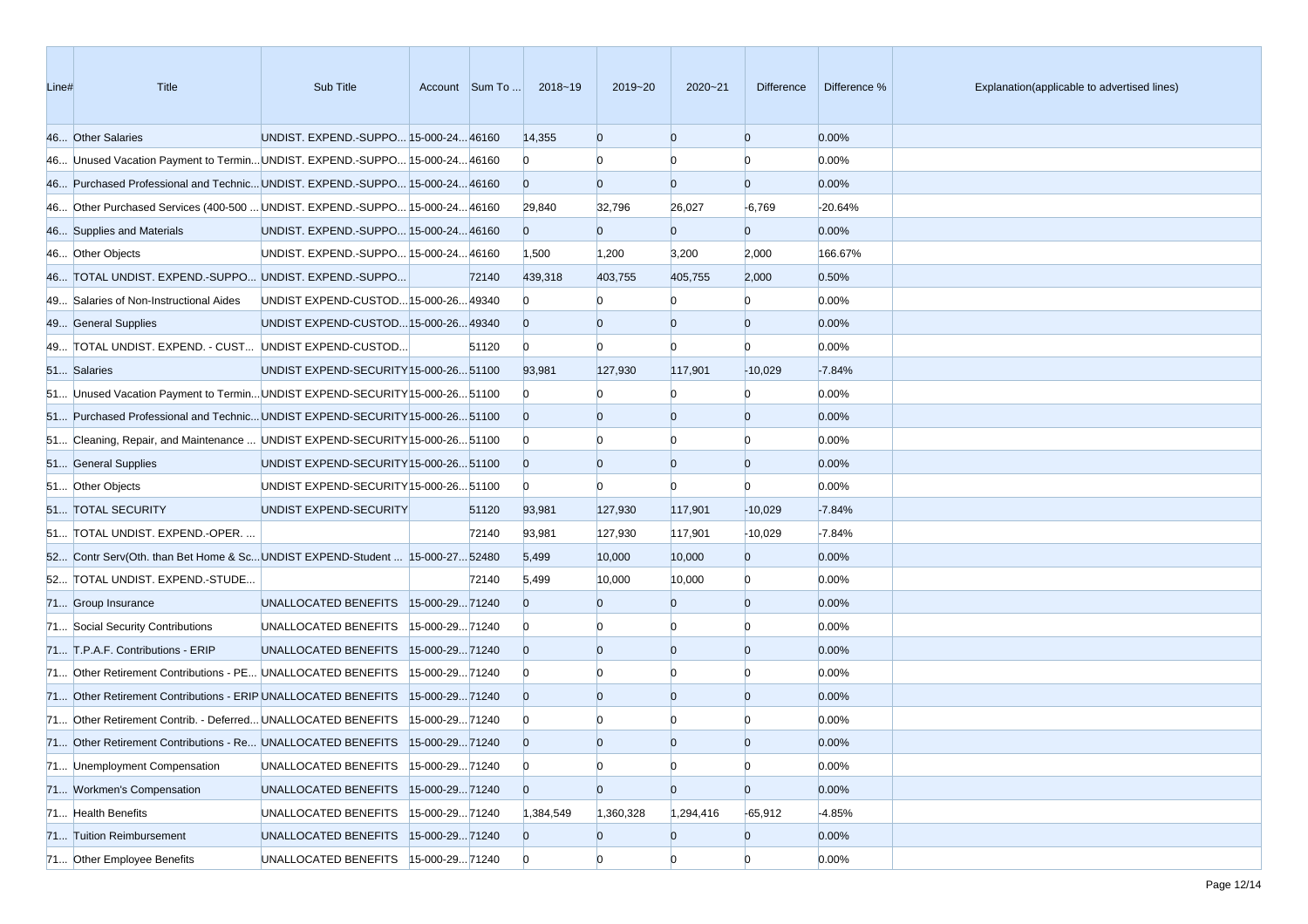| Line# | Title                                                                     | Sub Title        |                | Account Sum To | 2018~19        | 2019~20        | 2020~21        | <b>Difference</b> | Difference % | Explanation(applicable to advertised lines) |
|-------|---------------------------------------------------------------------------|------------------|----------------|----------------|----------------|----------------|----------------|-------------------|--------------|---------------------------------------------|
|       | 71 Unused Sick Payment to Terminated UNALLOCATED BENEFITS 15-000-29 71240 |                  |                |                | $\overline{0}$ | $\overline{0}$ | $\overline{0}$ | $\overline{0}$    | 0.00%        |                                             |
|       | 71 Unused Vacation Pmt to Terminated/ UNALLOCATED BENEFITS                |                  | 15-000-2971240 |                | $\bf{0}$       |                | $\Omega$       | $\Omega$          | 0.00%        |                                             |
|       | 71 Unused Sick Payment to Terminated UNALLOCATED BENEFITS 15-000-29 71240 |                  |                |                | $\overline{0}$ | $\Omega$       | $\overline{0}$ | $\overline{0}$    | 0.00%        |                                             |
|       | 71 TOTAL UNALLOCATED BENEFITS UNALLOCATED BENEFITS                        |                  |                | 71260          | 1,384,549      | 1,360,328      | 1,294,416      | $-65,912$         | $-4.85%$     |                                             |
|       | 71 TOTAL PERSONAL SERVICES - E                                            |                  |                | 72140          | 1,384,549      | 1,360,328      | 1,294,416      | $-65,912$         | $-4.85%$     |                                             |
|       | 72 TOTAL UNDISTRIBUTED EXPENDI                                            |                  |                | 72260          | 2,819,523      | 2,916,546      | 2,709,901      | $-206,645$        | $-7.09%$     |                                             |
|       | 72 TOTAL GENERAL CURRENT EXPE                                             |                  |                | 84060          | 7,793,524      | 8,001,589      | 8,294,592      | 293,003           | 3.66%        |                                             |
|       | 73 Kindergarten                                                           | <b>EQUIPMENT</b> | 15-110-1075880 |                | $\Omega$       |                | $\Omega$       | $\Omega$          | 0.00%        |                                             |
|       | 73 Grades 1-5                                                             | <b>EQUIPMENT</b> | 15-120-1075880 |                | $\overline{0}$ |                | $\bf{0}$       | $\Omega$          | 0.00%        |                                             |
|       | 73 Grades 6-8                                                             | <b>EQUIPMENT</b> | 15-130-1075880 |                | $\overline{0}$ |                | 0              | n                 | 0.00%        |                                             |
|       | 73 Grades 9-12                                                            | <b>EQUIPMENT</b> | 15-140-1075880 |                | $\overline{0}$ | $\Omega$       | $\overline{0}$ | $\Omega$          | 0.00%        |                                             |
|       | 74 Cognitive - Mild                                                       | <b>EQUIPMENT</b> | 15-201-1075880 |                | $\bf{0}$       |                | $\Omega$       | n                 | 0.00%        |                                             |
|       | 74 Cognitive - Moderate                                                   | <b>EQUIPMENT</b> | 15-202-1075880 |                | $\overline{0}$ | $\Omega$       | $\overline{0}$ | $\overline{0}$    | 0.00%        |                                             |
|       | 74 Learning and/or Language Disabilities EQUIPMENT                        |                  | 15-204-1075880 |                | $\bf{0}$       |                | $\bf{0}$       | n                 | 0.00%        |                                             |
|       | 74 Visual Impairments                                                     | <b>EQUIPMENT</b> | 15-206-1075880 |                | $\overline{0}$ | $\Omega$       | $\overline{0}$ | $\overline{0}$    | 0.00%        |                                             |
|       | 74 Auditory Impairments                                                   | <b>EQUIPMENT</b> | 15-207-1075880 |                | $\bf{0}$       |                | $\Omega$       | n                 | 0.00%        |                                             |
|       | 74 Behavioral Disabilities                                                | <b>EQUIPMENT</b> | 15-209-1075880 |                | $\overline{0}$ | 0              | $\overline{0}$ | $\Omega$          | 0.00%        |                                             |
|       | 74 Multiple Disabilities                                                  | <b>EQUIPMENT</b> | 15-212-1075880 |                | $\overline{0}$ |                | $\Omega$       | n                 | 0.00%        |                                             |
|       | 74 Resource Room/Resource Center                                          | <b>EQUIPMENT</b> | 15-213-1075880 |                | $\overline{0}$ | $\Omega$       | $\overline{0}$ | $\overline{0}$    | 0.00%        |                                             |
|       | 74 Autism                                                                 | <b>EQUIPMENT</b> | 15-214-1075880 |                | $\bf{0}$       |                | $\bf{0}$       | n                 | 0.00%        |                                             |
|       | 74 Preschool Disabilities - Part-Time                                     | <b>EQUIPMENT</b> | 15-215-1075880 |                | $\overline{0}$ | 0              | $\overline{0}$ | $\overline{0}$    | 0.00%        |                                             |
|       | 74 Preschool Disabilities - Full-Time                                     | <b>EQUIPMENT</b> | 15-216-1075880 |                | $\overline{0}$ |                | $\Omega$       | n                 | 0.00%        |                                             |
|       | 74 Cognitive - Severe                                                     | <b>EQUIPMENT</b> | 15-222-1075880 |                | $\overline{0}$ | $\Omega$       | $\overline{0}$ | $\Omega$          | 0.00%        |                                             |
|       | 74 Basic Skills/Remedial - Instruction                                    | <b>EQUIPMENT</b> | 15-230-1075880 |                | $\bf{0}$       |                | $\Omega$       | n                 | 0.00%        |                                             |
|       | 74 Bilingual Education - Instruction                                      | <b>EQUIPMENT</b> | 15-240-1075880 |                | $\overline{0}$ | $\Omega$       | $\overline{0}$ | $\Omega$          | 0.00%        |                                             |
|       | 75 Vocational Programs - Local - Instru EQUIPMENT                         |                  | 15-3XX-1 75880 |                | $\overline{0}$ |                |                |                   | 0.00%        |                                             |
|       | 75 At-Risk Programs                                                       | <b>EQUIPMENT</b> | 15-42X-1075880 |                | $\Omega$       | $\Omega$       | $\Omega$       | n                 | 0.00%        |                                             |
|       | 75 School-Sponsored and Other Instruc EQUIPMENT                           |                  | 15-4XX-1 75880 |                | $\overline{0}$ | $\bf{0}$       | $\overline{0}$ | $\overline{0}$    | 0.00%        |                                             |
|       | 75 Undistributed Expenditures - Instructi EQUIPMENT                       |                  | 15-000-1075880 |                | 22,741         | $\overline{0}$ | $\overline{0}$ | $\overline{0}$    | 0.00%        |                                             |
|       | 75 Undist.Expend.-Support Serv.-Stude EQUIPMENT                           |                  | 15-000-2175880 |                | $\overline{0}$ | $\bf{0}$       | $\overline{0}$ |                   | 0.00%        |                                             |
|       | 75 Undist.Expend.-Support Serv. - Inst.  EQUIPMENT                        |                  | 15-000-2275880 |                | $\overline{0}$ | $\overline{0}$ | $\overline{0}$ | $\overline{0}$    | 0.00%        |                                             |
|       | 75 Undistributed Expenditures - School  EQUIPMENT                         |                  | 15-000-2475880 |                | $\overline{0}$ | $\overline{0}$ | $\overline{0}$ | $\overline{0}$    | 0.00%        |                                             |